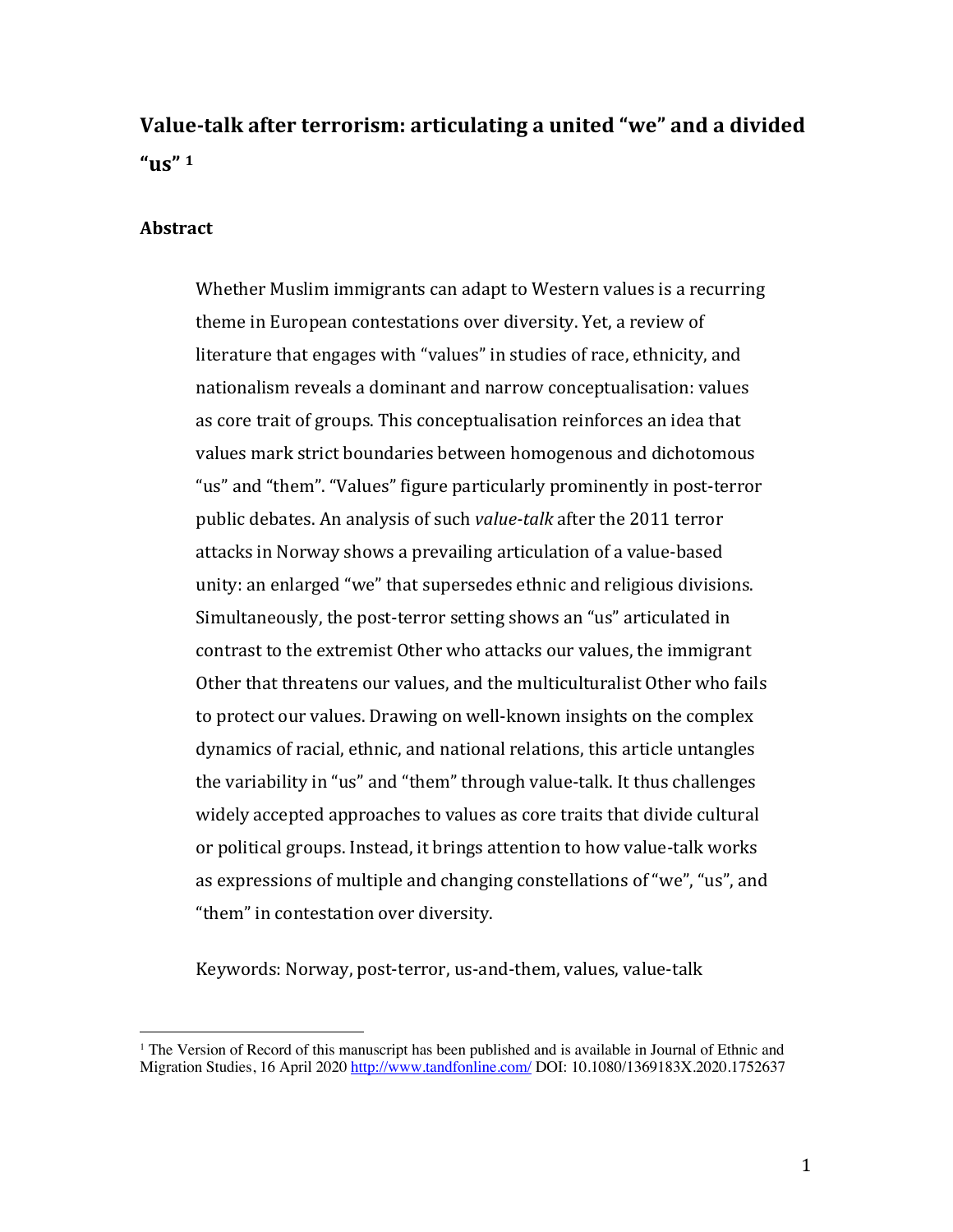#### **Introduction**

In heated contestation over diversity across Europe, leaders, media, and the public commonly talk about "values" as key aspects of who "we" are. An accompanying question under debate is whether or not immigrants—particularly, Muslim immigrants—are able to embrace so-called Western "values", such as democracy, freedom, and tolerance (Allen and Isakjee 2015; Bell 2010; Kalmiin and Kraavkamp 2018; Larsen 2011; Mondon and Winter 2017; Nandi and Platt 2015). The sub-text of this concern is that groups of people need to share key values in order to co-exist peacefully (Iversen 2019), which entails that too differing values threaten the very foundation of society (Moosavi 2015; Phoenix 2018; Qureshi and Zeitlyn 2013). Such a perspective has gained force in a backlash against multiculturalism (Vertovec and Wessendorf 2010), in response to which European governments have underlined the necessity to build a national identity that emphasises particular "values" (Finney and Simpson 2009).

Given these empirical realities, much research addresses "values" in the study of race, ethnicity, and nationalism. This is certainly not a bounded literature (Brubaker 2009), but includes a wide range of, and partly overlapping, topics which engage with implications of migration-related diversity. Such topics include multiculturalism (Kivisto 2014; Kymlicka 2015; Meer and Madood 2014; Kwon and Hughes 2018), racialization and Othering (Meer 2019; Mondon and Winter 2019; Leddy-Owen 2014), and national belonging (de Galembert 2005; Bechhofer and McCrone 2012; Eriksen 2010).

Yet, a review of literature that engages with "values" in addressing race, ethnicity, and nationalism reveals a dominant, and rather narrow, conceptualisation: values as core traits of distinct cultural or political groups (see e.g. Albertini, Gasperoni, and Mantovani 2018; Croll 2013; Gustavsson, van der Noll, and Sundberg 2016; Lancee and Seibel 2014; Röder and Lubbers 2016). Moreover, the review shows a divide where the *political* values of some groups (notably "European natives") are investigated as potential reactions to the *cultural* values of other groups (notably immigrants, or Muslim immigrants. This conceptualisation reinforces an idea that values mark strict boundaries between a politically heterogeneous "us" in a dichotomous relationship to a homogenous "them".

By unpacking this literature, and accounting for its broader anchoring in sociological scholarship on values, I contend that a conceptualisation of values as core traits of groups does not reflect the many facets and complexities of race, ethnicity, and nationalism (Brubaker 2004; Eriksen 2010; Gilroy 2012). Building on this foundation, I explore alternative questions to "what values cultural or political groups have", by concentrating on *value-talk*. What is the work that value-talk does in contestation over diversity? That is, how do people talk about values in expressions of "who we are"? Which "we" are they referring to? What distinctions do they make between "us" and "them" through "values"? Through attention to such questions, we can learn more about how and why "values" refer to more variable constellations of "we" and "us" than what the core traits approach posits.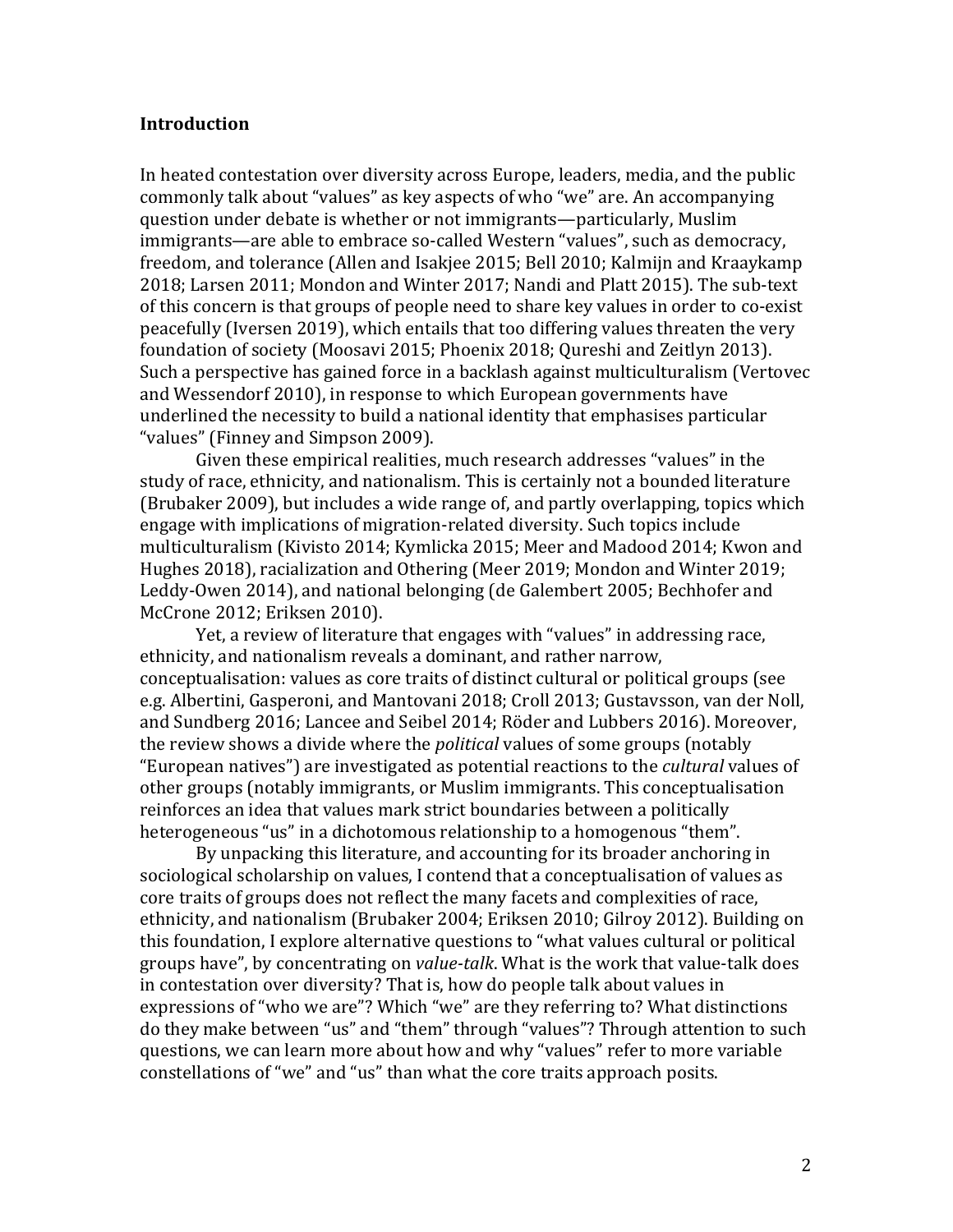Particular events make apparent the variability in the framings and interpretations of value-talk. Such events include controversies over the Muhammad cartoons (Levey and Modood 2009; Lægaard 2009; Meer and Mouritsen 2009) or over mosque constructions (Saint-Blancat and Schmitt di Friedberg 2005; Triandafyllidou and Gropas 2009). The deployment of "values" in these settings speaks to the widespread agreement that values enter awareness when perceived to be under pressure (Gecas 2008).

Value-talk has certainly been prominent in the unsettled periods that follow terror attacks in Europe. Value-talk in post-terror Norway provides the setting for this article. The perpetrator who planned and executed the 22 July 2011 terror attacks (hereafter 22 *July*) was a self-proclaimed conservative nationalist and Christian crusader (Sandberg 2013). He claimed to act against a Muslim takeover that threatened Norwegian and Western values and culture (Wiggen 2012). He killed seventy-seven people and injured hundreds more, constituting the worst acts of violence on Norwegian soil since World War II. The attacks brought to the surface existing ideologies in which Muslims, multiculturalism, and politicians are depicted as enemies (Andersson 2012, 420). In response, leaders, the media, and the public repeatedly expressed that the terrorist had targeted "our values" - the very core of what it means to be Norwegian. Through value-talk, they deemed the perpetrator an Other, despite the fact that he was a white Norwegian, and a self-proclaimed Christian crusader. The case of 22 July particularly teases out the fluidity of ethnic, religious, and political demarcations through value-talk. In Norway, "a value-based unity" that crossing ethnic, religious, and political divides became the main narrative in the post-terror responses. However, although not as comprehensively, such value-talk has also been present elsewhere in Europe where the terrorists were self-proclaimed Islamists, for example after the January and November 2015 terror attacks in France (Fassin 2015; Ezzati 2017).

After a discussion of the common conceptualisation of values as core traits of groups, I develop on my notion of value-talk. I subsequently analyse value-talk in op-eds about 22 July in three Norwegian dailies in the three years that followed the attacks. The analysis brings to the fore three Others articulated through value-talk: the extremist Other, the immigrant Other, and the multiculturalist Other. I argue that an adjustment that recognises the variability in the constellations of "we", "us", and "them" expressed through "values" can provide useful insights on how and why value-talk works in contestation over diversity.

## **Studying values and studying value-talk**

The recurring formulation of "values" as key to "who we are" in often-heated contestation over diversity explains the empirical interest in this topic. Conceptually, an interest in values as explanatory factors for the attitudes, behaviour, and practices of groups aligns with the predominant social scientific literature on values. In order to explore what value-talk does, I first untangle what the predominant literature on values does not do. I begin with an account of the history of values in sociology, before I turn to literature on race, ethnicity, and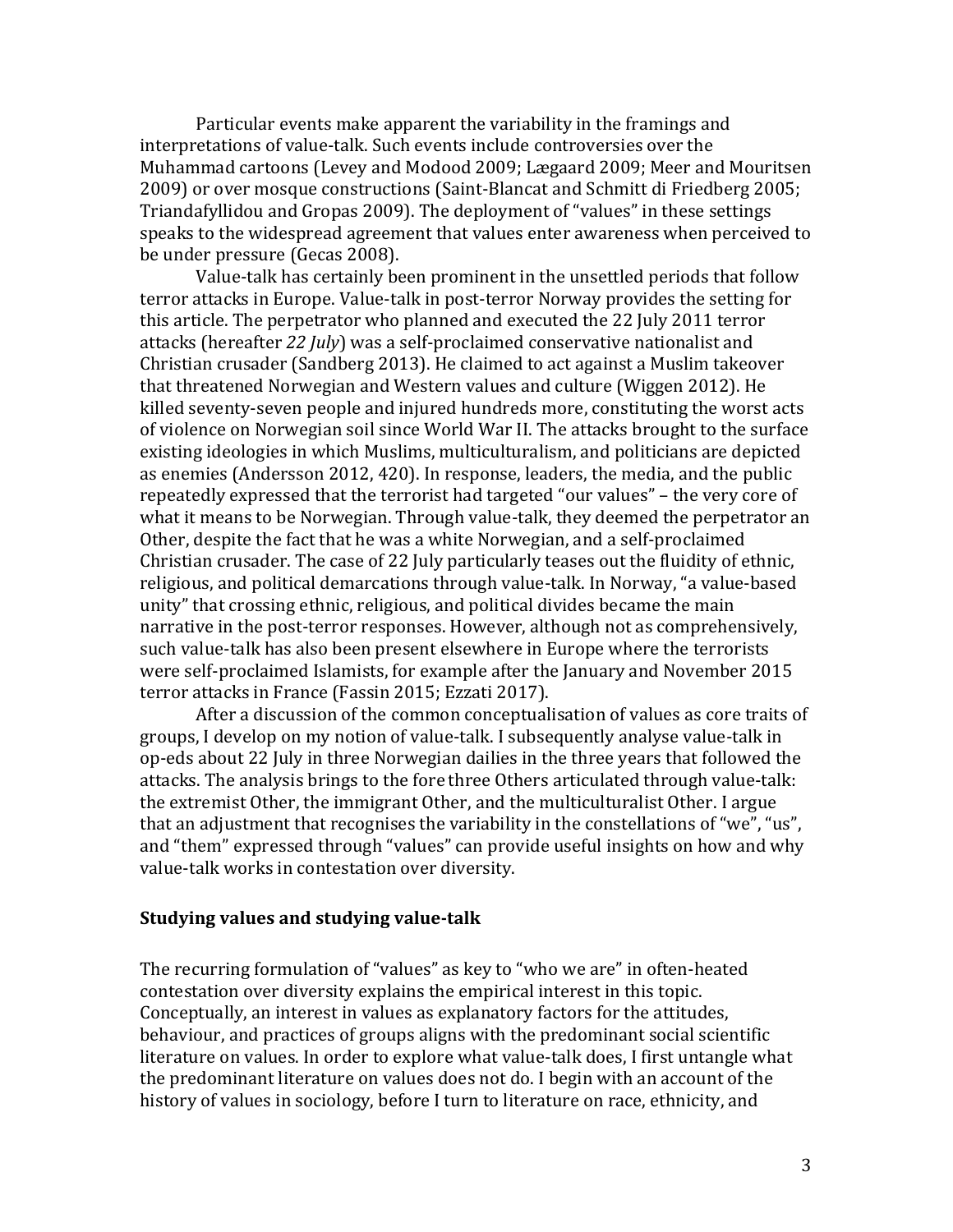nationalism, where some of the same inclinations can be traced.

#### *The sociological study of values*

The sociological study of values goes back to the discipline's early classics, including Durkheim, Simmel, and Weber (for discussion of values in these classics, see Joas 2000). In particular, as Barry (1978, 75) found in the 1970s, there is a history of using "values" as explanatory variables. Values were key to Parsons' ambitious functionalist theory of society as social systems (for further discussions of values in Parsons, see Spates 1983; Barry 1978; Joas 2000), in which values were cultural and desirable (Spates 1983, 29).

The Parsonian immense influence in the 1950s and 1960s infamously grew subject to criticism (see e.g. Barry 1978; Hutcheon 1972; Swidler 1986). Objections to the study of values in the late 1970s and 1980s involved that values are abstract and that there are many inconsistencies between values (Wuthnow 2008). Among the most influential critics, Swidler (1986) objected to the conception that values determine action, through which they are they are the main link between culture and action. Swidler's suggested alternative was to treat culture as a "toolkit" of resources to draw on in constructing strategies of action, including attitudes, rituals, and beliefs – an alternative that did not involve studying values.

However, given the importance of values to societies, the study of values has regained force. Recognising the measurement difficulties, a main focus has been methodological finesse in measuring values (Spates 1983, 39). Contemporary scholarship predominantly treats values as desirable and enduring ideals that guide action, requiring shared agreement (Hitlin and Piliavin 2004). "Values as ideals" entails an emphasis on "shared conceptions of what is good and desirable in the culture" (Schwartz 2006, 139). Values are viewed as "core elements of cultures and subcultures" (Gecas 2008, 344), and thus values feature centrally in influential cross-culture comparisons. The World Value Survey (WVS) and the European Values Study (EVS) are illustrative, and are widely used in, for example, examinations of values as central to cultural change (Inglehart and Baker 2000) and the relationship between values and religion (Norris and Inglehart 2004). Arguably, the ideal of "national" or "cultural" values has also influenced political sociology, in which public opinion is often relabelled as "cultural values" (Manza and Brooks 2012, 97).

With these developments, a qualitative–quantitative gap, that was present from the beginning, has been widened (Wuthnow 2008). Hitlin and Piliavin's (2004, 359) review finds an aligning pattern, in that values often are either considered causally or "ignored as too subjective or too difficult to measure accurately". Consequently, most scholars who make "values" central to their analysis strive to measure and compare the "values" that a group of people shares. In the continuation of this article, I term such conceptualisation *values as core traits*. Below I turn to literature on race, ethnicity and nationalism, where I find that some of the same patterns are traceable, in contemporary contributions.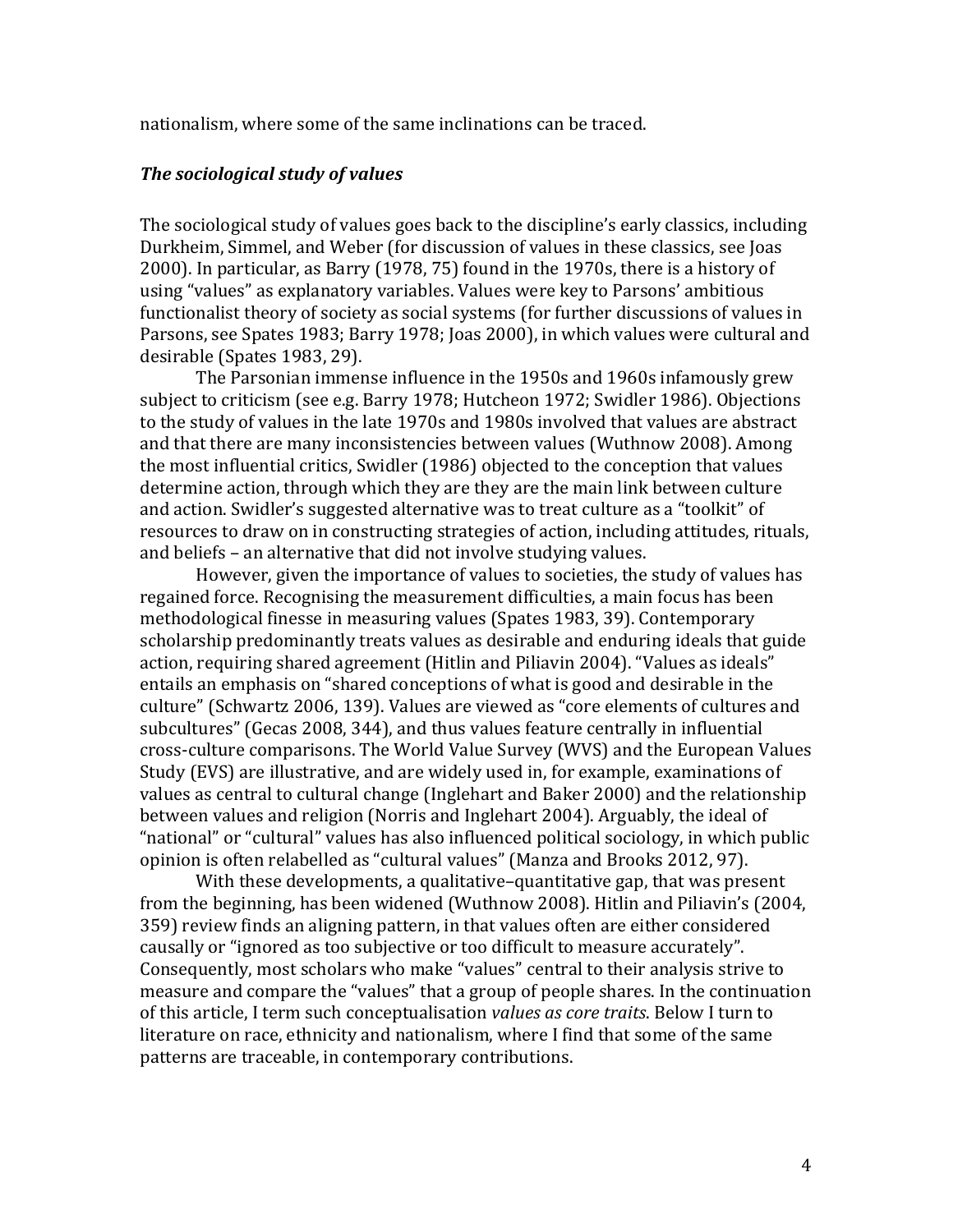#### *Values as core traits of groups*

A review of recent literature that engages with "values" in *Ethnic and Racial Studies*, *Ethnicities*, and the *Journal of Ethnic and Migration Studies i* shows that an emphasis on values as core traits is also predominant in studies that address race, ethnicity, and nationalism. Separately, the articles discussed below provide important insights on issues related to race, ethnicity, and nationalism in contemporary Europe. Viewed jointly, however, a pattern starts to emerge: the *political* values of some groups (notably "European natives") are investigated as potential reactions to the *cultural* values of other groups (notably immigrants, or Muslim immigrants).

The articles reviewed illustrate a perspective where values form conceptual links between religion, and gender and family views, which thus can be understood as core cultural traits of immigrants and their descendants. Albertini, Gasperoni, and Mantovani (2018, 18) "explore the values and norms that underpin immigrants' views about parents' support obligations towards adult children" in Italy (Albertini, Gasperoni, and Mantovani 2018, 7). Koopmans (2016) includes "gender values" as one of the sociocultural variables, alongside language and interethnic ties, that determine labour market participation among European Muslims. Lancee and Seibel  $(2014)$  address the preservation of traditional values among Muslims, and how these values affect Muslims' contact with "natives" in six European countries. Studying the role of values and religiosity in terms of intermarriage and partner choice, Carol (2016) does approach non-immigrants  $-$  "natives"  $-$  as a cultural group, but she does so in a comparative analysis to immigrants. Thus, significant efforts go into investigating whether, how, and to which degree immigrants to European countries adopt national or Western values.

In studies that concentrate on non-immigrants, the emphasis is on *political* values, more specifically, the political values of non-immigrants as potentially evolving in reaction to immigrants' cultural values. Ford (2011) investigates "social and political" values as one of three factors that influence opposition to immigration. Gustavsson, van der Noll, and Sundberg (2016) offer an investigation of whether Dutch "enlightenment liberalists" and "reformation liberalists", respectively, view veiling as an indication of illiberal Muslim values, and thus as a threat to European societies. Jungkunz, Hellbling, and Schwemmer (2018, 10) find that the "individual traits and personal values" behind party identification affect "attitudes towards (Muslim) immigrants" in Germany, and link this to the growth of populist right-wing parties and anti-Islamisation movements. Stefanova's (2009, 1540) study of "extremist political values" in Bulgaria tests for competing explanations of electorate support for the Attack Party in the 2005 parliamentary elections, where the ethnic Bulgarian majority accounted "for 99,2 per cent of its national vote share". Thomsen and Rafiqi (2018) analyse political ideology, conceptualising values and beliefs as part of that ideology, as a potential moderator for the relation between intergroup contact and opposition to immigration.

Considering the above conception that there are different political values within populations "native" to Europe, which come to the fore in reaction to (particular) immigrants, the analytical interest in whether or to which degree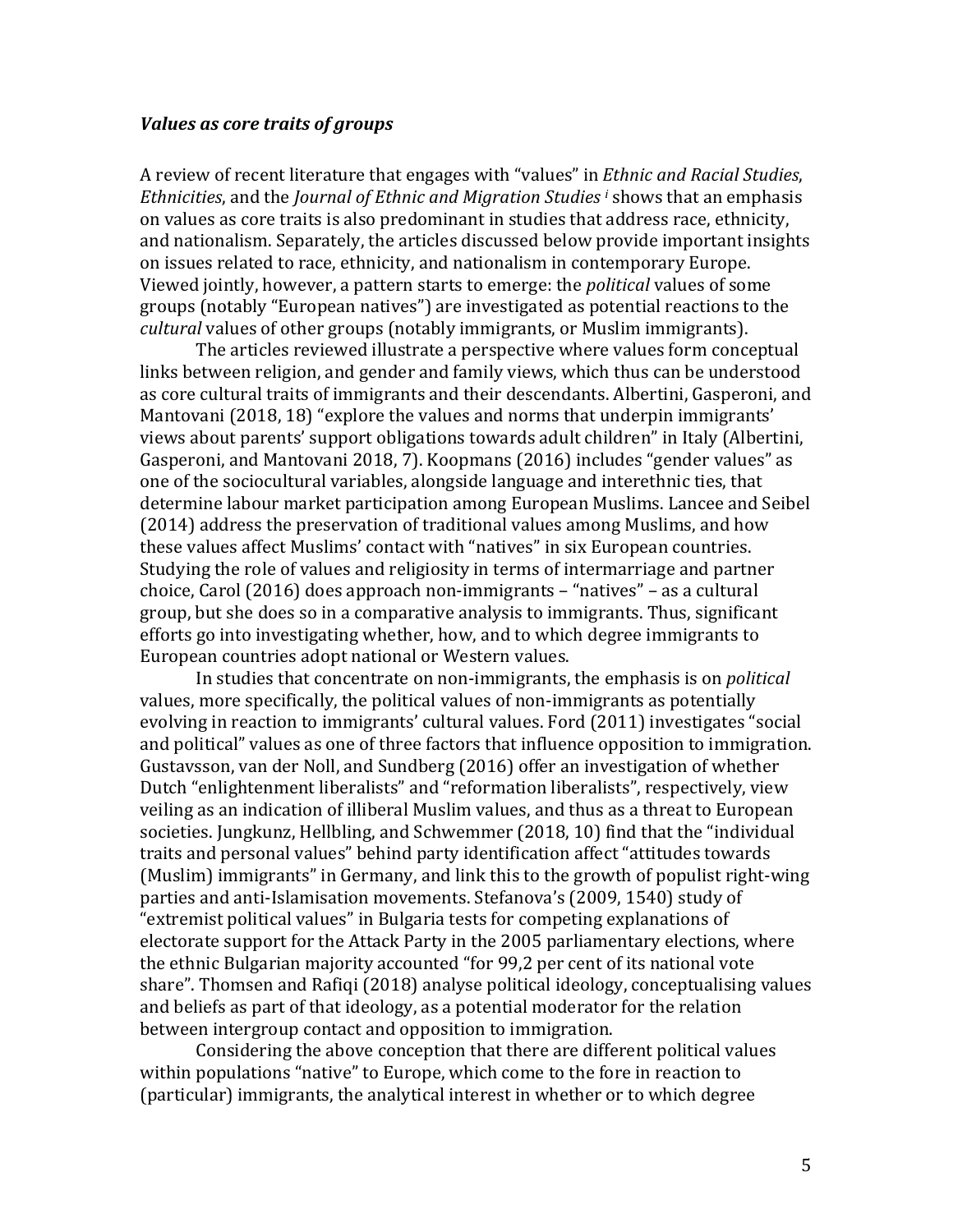immigrants adopt the values of "natives" is somewhat perplexing. This is, nevertheless, a main focus in articles that investigate values as potentially influenced by other factors. Comparing measurements of democratic values among Danes, immigrants, and descendants, Gundelach (2010) investigates whether living in Denmark "breeds democratic values", and finds that differences can be explained by ethnicity, not religion. Kalmijin and Kraaykamp (2018) study whether and how second generation migrants in the Netherlands adapt to the "norms and values of the destination country". Kwon and Hughes (2018) study whether multiculturalist policies, and Röder and Lubbers (2016) study to which degree public opinion, in European countries influence immigrants towards liberal values in their attitudes towards homosexuality.

Notably, all of the above articles analyse data from Europe. As Williams, Thornton, and Young-DeMarco (2014, 797) point out, much "literature on migration and transnationalism is based on migration to western countries—primarily the United States and Western Europe". Indeed, these authors' study on "how values affect migration" among Nepali non-migrants and "how migration influences value changes" among Nepali migrants in the Persian Gulf constitutes an exception in the literature review. It is possible that the preoccupation with values as cultural traits of *immigrants* is particularly widespread in European scholarship, not least due to the extended policy and media focus on value differences over the past decades.

Perhaps there are differences in the United States, where the study of values has a long and strong history (Spates 1983), but also because the United States is inherently an immigrant country. The articles by Chand and Schreckhise (2015) and Croll (2013), which both draw on quantitative data from the United States, support such a speculation: Chand and Schreckhise (2015) study administrators' political values as an explanatory factor in variations in the implementation of immigration law enforcement, but without braking it down into the administrators' "race" or "culture". Croll (2013, 66) finds "no significant differences between racial groups" in views on American individualistic values as explanatory factors for racial inequality, by drawing on a mixed sample in terms of race.

Although particularly visible among the quantitative studies in the review, values as core traits of cultural groups also appear in qualitative studies. Although the aim is not to measure values, values as core traits of cultural groups can appear as a presumption left unchallenged (Levitt 2009; Tekdemir 2018) or adjusted inductively (Harman 2013; Larsen 2011). For example, in her examination of how race and ethnicity influence the support networks available to lone white mothers of mixed-parentage children in Britain, Harman (2013) finds that shared values interests and similarities can cross ethnic boundaries.

Considering the above, what alternatives are there to studying values in issues of race, ethnicity, and nationalism?

#### *Value-talk: conceptualising variability*

Beyond values as core traits, some articles make "values" subject to explicit analysis by studying *values in-practice*. Such an approach involves analysing values discourse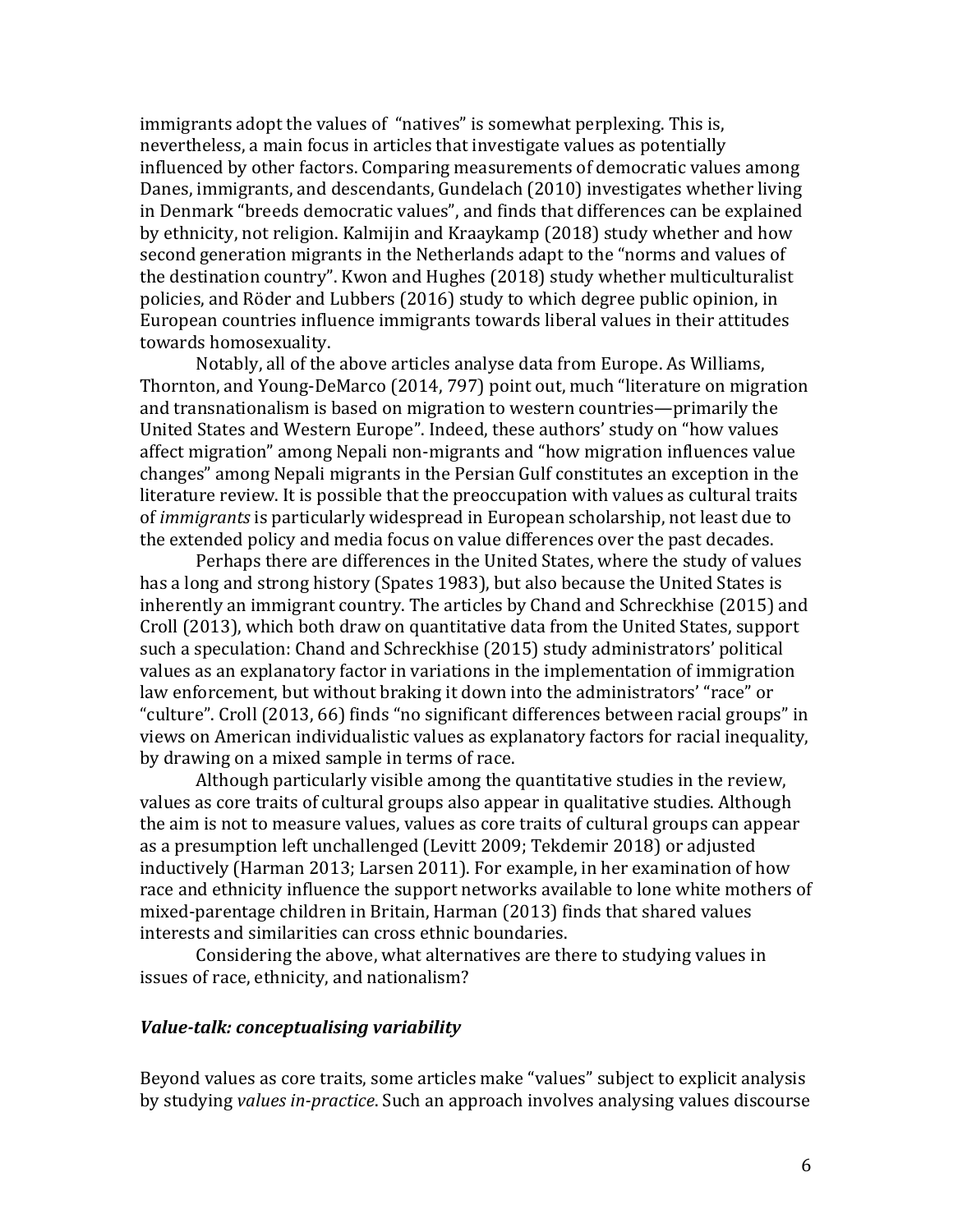in the everyday (Bechhofer and McCrone 2012; Bell 2010; Dryzek and Kanra 2014), the media (Lægaard 2009; Meer and Mouritsen 2009; Triandafyllidou and Gropas 2009), or in policy (Goodman 2010; Jeram 2013; Mattei and Broeks 2018; Stokke and Lybæk 2018). Bringing to the fore the in-practice variability of "values", such analyses could untangle inconsistencies that challenge a values as core traits perspective. However, this potential is simultaneously a difficulty of such analyses because in everyday life, policy, and media discourse people use "values" differently; they frequently invoke, but rarely define, what they mean by phrases like "our values". 

This variability is perhaps particularly evident in a study that explicitly emphasises respondents' "natural language". Dryzek and Kanra (2014) ask interviewees to rank how much they (dis)agree with a set of statements. "Values" turn up in four of these thirty statements based on preceding discussion groups and media analysis. However, a lack of distinction between "values" in such "natural language" and the authors' analytical approach to values illustrates the pattern of variable usage. "Islamic values" are recurrent throughout the article, but remain undefined; the binary counterpart ranging from "democratic and secular principles", "Western values", and "democratic values" - each of which is also left undefined (Dryzek and Kanra 2014). Moreover, the authors do not address this variability.

Schematically put, then, values are conceptualised as core traits of groups or not conceptualised beyond an in-practice analysis. The lack of alternative conceptualisation and the omission of explicitly addressing variability runs the risk of reifying the everyday "commonsense view that all cultural values and practices are inherently interlinked" (Vertovec 2011, 241). Although this is not a particular problem of the values concept, but similar to other easily and commonly-conflated terms, such as "race" and "ethnicity" (Brubaker 2004), alternative approaches are needed. 

Considering the overall pattern of studying either values as core traits or inpractice, two exceptions emerge from the literature review. In an analysis of the Danish cartoon controversies, Levey and Modood (2009) illustrate that there are a number of ways to interpret, apply, and defend values. Similarly, from a political rhetoric perspective, through analysis that shows how "values" have become key in articulations of "us" and "them" in mainstream politics, Moosavi  $(2015: 670)$ untangles "the inconsistencies, misconceptions and contradictions that Islamophobic representations contain". These contributions share similarities with what I term "value-talk".

Value-talk adjusts the analytical gaze away from values as core traits of groups, while taking into account that "values" are important to people's selfunderstandings. This importance explains the frequent expressions of "we", "us", and "them" with reference to "values". That is, value-talk accounts for the empirical importance attached to a link between values and culture, without attempting to analyse whether, how, or to which degree this link exists.

Inspired by Barth (1969), instead of emphasising "the content" of culture and the differences between cultures, value-talk brings attention to the ways in which people express and validate "who we are" and "how we are different from others". Such boundaries can be symbolic, but nevertheless bring to light the dynamic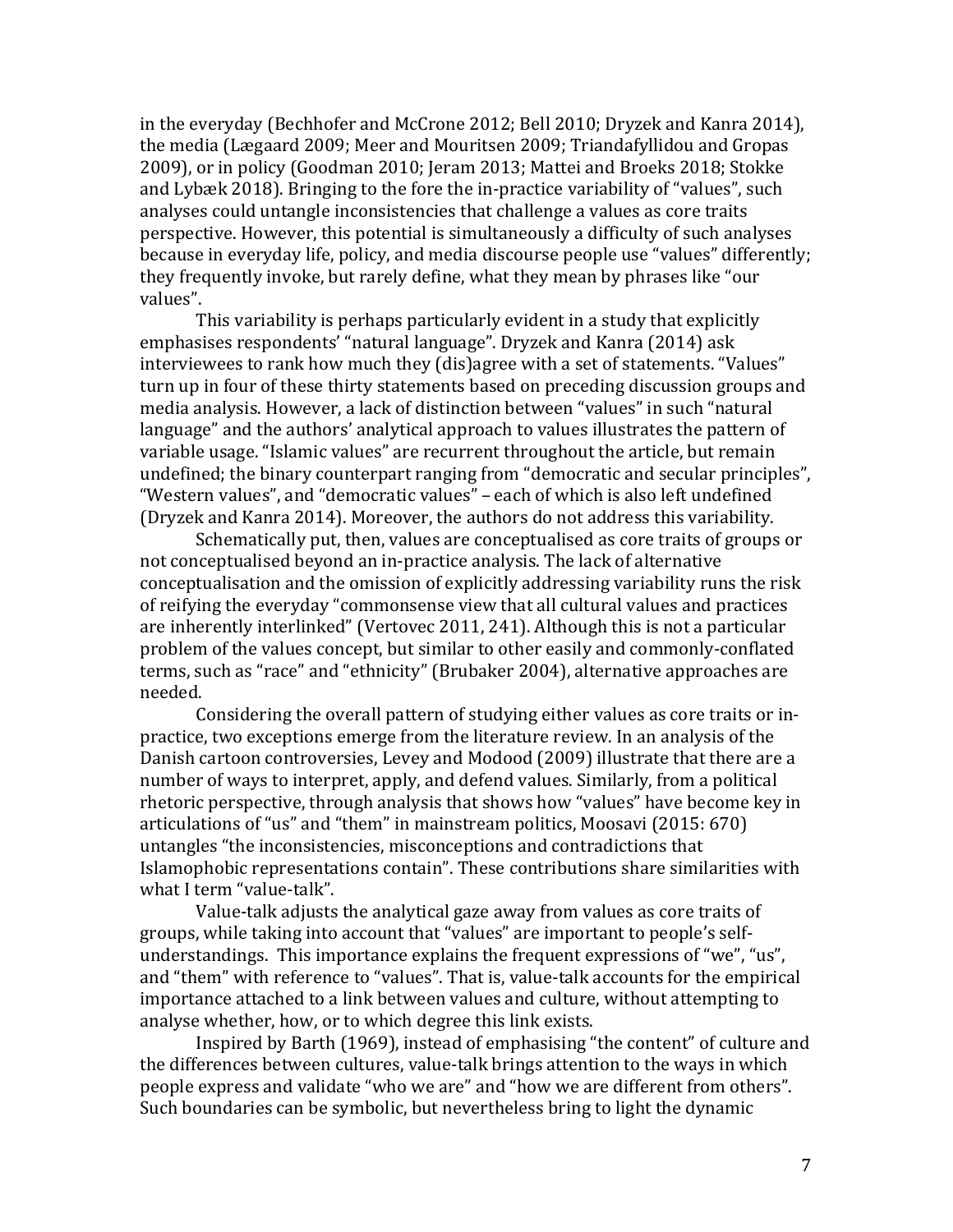dimensions of the ways in which people categorise, separate, and come to agree on definitions of reality (Lamont and Molnár 2002). In other words, who the unit of a "we" is, is not set once and for all (Kymlicka 2015).

People express belonging to a "we" by emphasising shared grounds, and simultaneously, what distinguishes "us" from past and present Others (Diez 2004). Whereas identifying as "we" entails an internal sense of community, and the experience of "interdependence and internal cohesion by virtue of a shared task", identifying as "us" entails "cohesion by the virtue of an external agent (Eriksen 1995). The co-existence of such us-hood and we-hood is not permanent, but relational and situational (Eriksen 1995). These dimensions speak to multiple and changing constellations of groupness, rather than a reification of bounded groups (Brubaker 2004). Rather than reifying widespread dichotomies in everyday contestation over diversity (Brubaker 2004; Vertovec 2011), analysing value-talk centres in on the relational dynamics within a "we" and the distinctions made to multiple Others. The multiplicity of Others entails that people can relate to and contest each other across a range of characteristics, including ethnicity, religion, and politics (Ezzati and Erdal 2018).

Furthermore, "the processes through which political reactions to immigrants' cultural differences are structured by particular images, narratives, and symbols of national culture" (Vertovec 2011, 242). "Values" are part of the narratives and symbols of a national culture (Bechhofer and McCrone 2012). As such, with Joas  $(2001, 55)$ , "values" are necessary to self-understanding and communicating the story of who "we" are: "We cannot make plausible and defend our value commitments without telling stories—stories about the experiences from which our commitments arose, about other people's experiences or about the consequences a violation against our values had in the past". This narrativity is a necessary aspect to values, putting into words feelings, experiences, "our" commitment to values: "When we talk about values, a strongly affectual dimension comes in" (Joas 2001, 54). Value-talk, then, provides another entry point to investigating value commitments than to posit them as the core traits of groups.

Value-talk is particularly visible after terror attacks. Drawing on the postterror setting Norway, below I analyse how value-talk works and what it accomplishes in contestation over diversity.

## **Methods and data**

Below I discuss how people active in the Norwegian public sphere addressed 22 July. I do so drawing on op-eds ii published between 22 July 2011 and 31 July 2014 in three of Norway's largest daily newspapers (Aftenposten, Dagbladet, and *Dagsavisen*). The term op-ed here refers to a long opinion piece (*kronikk*, in the Norwegian language), the author of which is not employed by the newspaper. A *kronikk* offers an opportunity for the public to engage in debate, although so-called elites such as politicians, academics, and NGO representatives tend to be the most frequent authors. Most of the 298 op-eds were published in 2011 and 2012, which reflects the waning public attention after the conviction of the perpetrator in August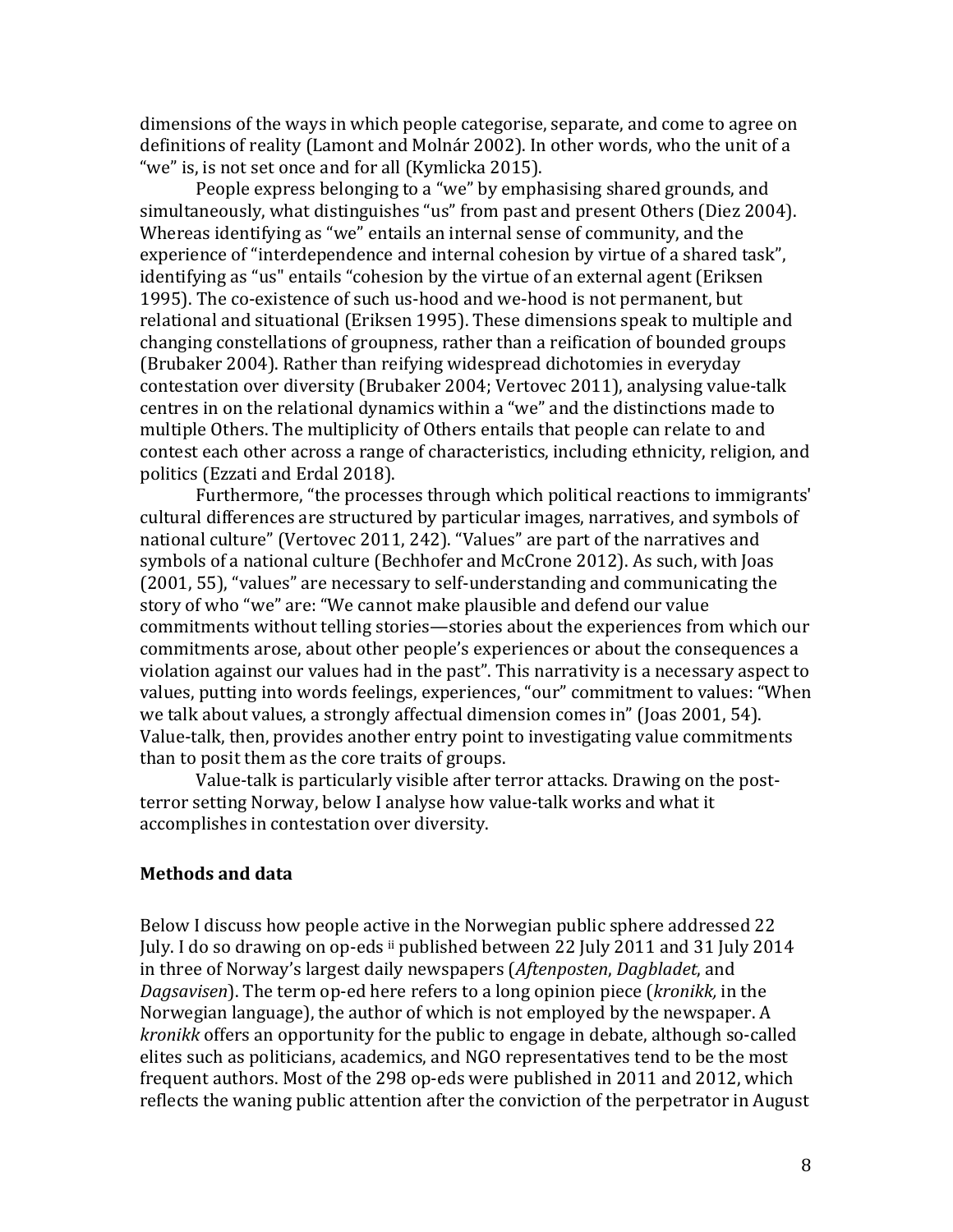# 2012.

I inductively developed a codebook using the NVivo software for qualitative research. After an initial mapping, I coded the 184 op-eds that I had categorised under "collectivity"  $(32)$ , "consequences"  $(13)$ , "extremism"  $(9)$ , and "freedom of speech"  $(17)$ <sup>iii</sup>. The analysis below concentrates on how these 71 op-eds address "values". Sometimes the authors explicitly employ the term. Others refer to it indirectly, for example, by citing Prime Minister Jens Stoltenberg's call for "more democracy and more openness". Accordingly, the op-eds make visible broader patterns of value-talk.

# **Value-talk: a post-terror analysis**

The below analysis is divided into two sections. The first section investigates what I term *the extremist Other*, expressed through value-talk, while the second section concentrates on *the immigrant Other* and *the multiculturalist Other*. The format of the two sections follow the empirical differences: The extremist Other was very commonly articulated in 22 July debates, and thus constitute most of the op-ed material. By contrast, the latter two types of expressing us-hood are common in public debate (see, for example, the literature review above), but only appeared in two instances in the op-ed material on 22 July. The analysis overall brings to the fore the multiple "us" and "them" through value-talk.

# **The extremist Other**

Responses to 22 July reiterated unity, with reference to "values". Prime Minister Jens Stoltenberg's call for "more democracy, more freedom" in response to the attacks became a reference point (Rafoss 2018). Value-talk accompanied the many manifestations of unity and solidarity; not least with the so-called rose marches, when several hundred thousand people marched together, in Oslo and elsewhere in Norway, holding roses (Ezzati 2017). Authority figures commended the crowds gathered for standing united (see, e.g., Crown Prince Haakon Magnus's address at the gathering in Oslo on 25 July 2011). In this *value-based unity* perspective, the terrorists and anyone who sympathise with their actions constitute the extremist Other, who attempts to attack the very foundation of the Norwegian "we". These remarks are indicative of a value-based unity that shifted the immigrant Other into an enlarged "we". This was by far the most prevailing perspective in 22 July debates, as reflected in the op-eds.

Many op-ed writers explicitly deemed the terrorist and those who agreed with his actions as an enemy who attempted to destroy "our values", and by definition, "us" (see e.g. Harpviken, *Aftenposten* 26 July 2011; Gramstad and Remseth, *Aftenposten* 5 August 2011). The following quote iv from prominent Socialist Left Party (Sosialistisk Venstreparti) politicians Audun Lysbakken and Kristin Halvorsen exemplifies this perspective: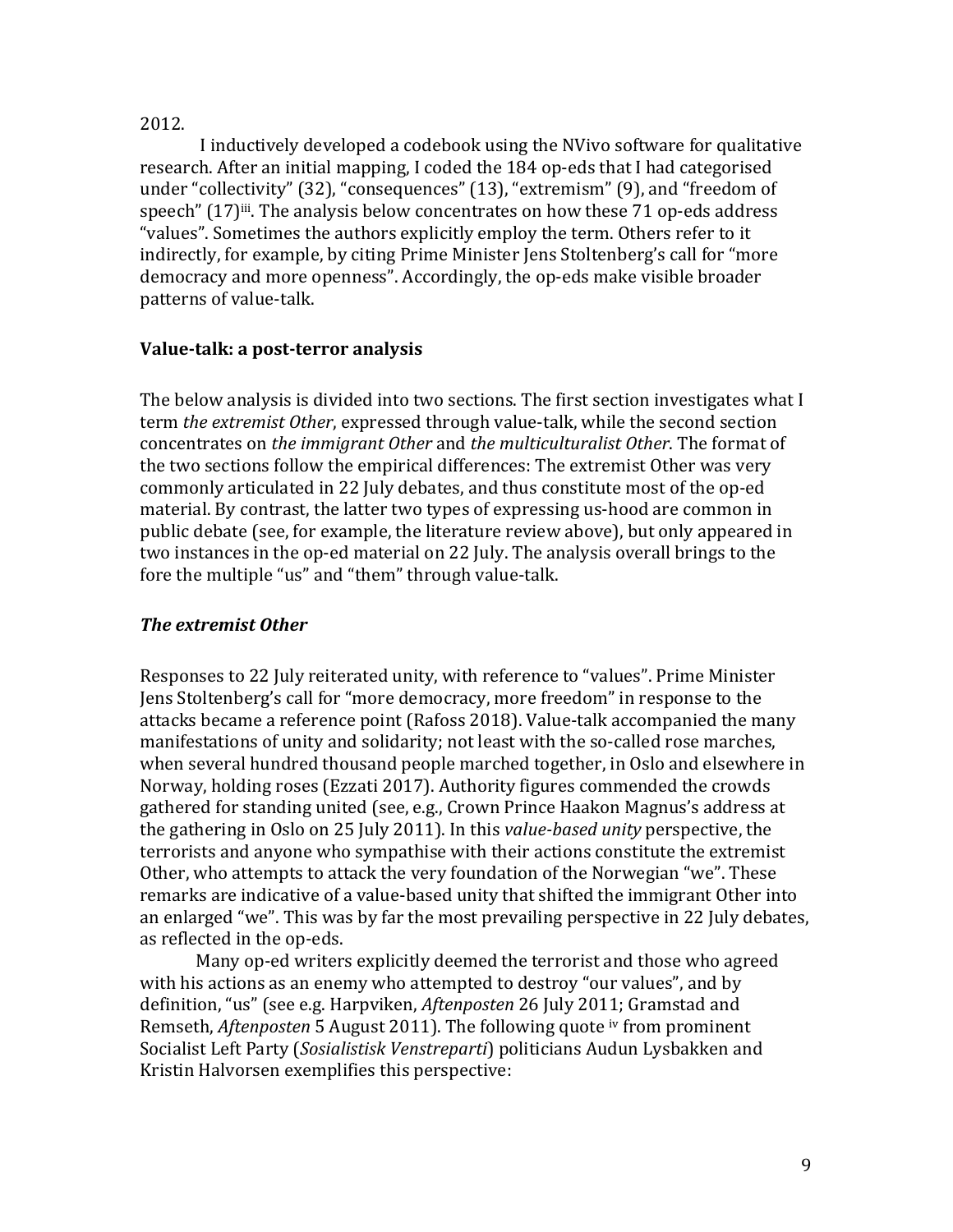The terror attack has made us aware of who we are. Democracy, tolerance and human dignity are the basic values that Norwegian society is founded on. Everyone who shares these values is welcomed into the Norwegian community. The extremists who place themselves outside of the democratic community and spread hatred and violence that are our enemies, whether they are right-wing extremists or Islamic fundamentalists. (Lysbakken and Halvorsen, *Dagbladet* 17 August 2011)

Lysbakken and Halvorsen articulated "our values" through comparison with the "values" of the extremist Other, while suggesting that the attacks brought to the fore "who we are". As did many other op-eds, some of which stressed the international origin of "our values" to pointed to common ground within diversity (e.g., Bergo, *Dagsavisen* 30 August 2011; Eriksen, *Dagsavisen* 2 September 2011; Griffin, Aftenposten 22 July 2012; Støre, *Dagsavisen* 29 July 2011). Others highlighted shared values between religions (see e.g., Leirvik, *Dagbladet* 24 September 2011; Furseth, *Dagsavisen* 4 November 2011). Leading Bishop Helga Haugland Byfuglien and Director of the Church Council Jens-Petter Johnsen (Aftenposten 17 August 2011) phrased this commonality in the following way: "The Christian attitude towards strangers is to meet them with hospitality and respect. The Norwegian "we" must comprise all Norwegians regardless of religious and ethnic background". Byfuglien and Johnsen continued by stressing the necessity to talk openly about both "multicultural challenges" and "the enriching character of diversity":

Multicultural society is not in itself a threat to our Christian values. But when Christians meet those who have another culture and religion with untruths, fear and discriminatory behaviour, well, then it is we ourselves who undermine our Christian values. (Byfuglien and Johnsen, *Aftenposten* 17 August 2011)

From this standpoint, "we" risk undermining "our Christian values" by acting in opposition to those values. Such formulations speak to the dynamics between the co-existence of a "we" and an "us": "our" words and actions say something about "who we are" and, simultaneously, take deeper meaning in relation to "them".

Altogether these responses offered a narrative of a nation that responded peacefully, not vengefully, to acts of terror. Although not everyone felt part of this nationwide unity (Ezzati and Erdal 2018), the op-eds show that the narrative that responses to 22 July were indicative of "who we are" remained as time passed. For instance, several months after the attacks, Jonas Gahr Støre (Aftenposten 12 December 2011), Foreign Minister for the Labour Party, specifically pointed to the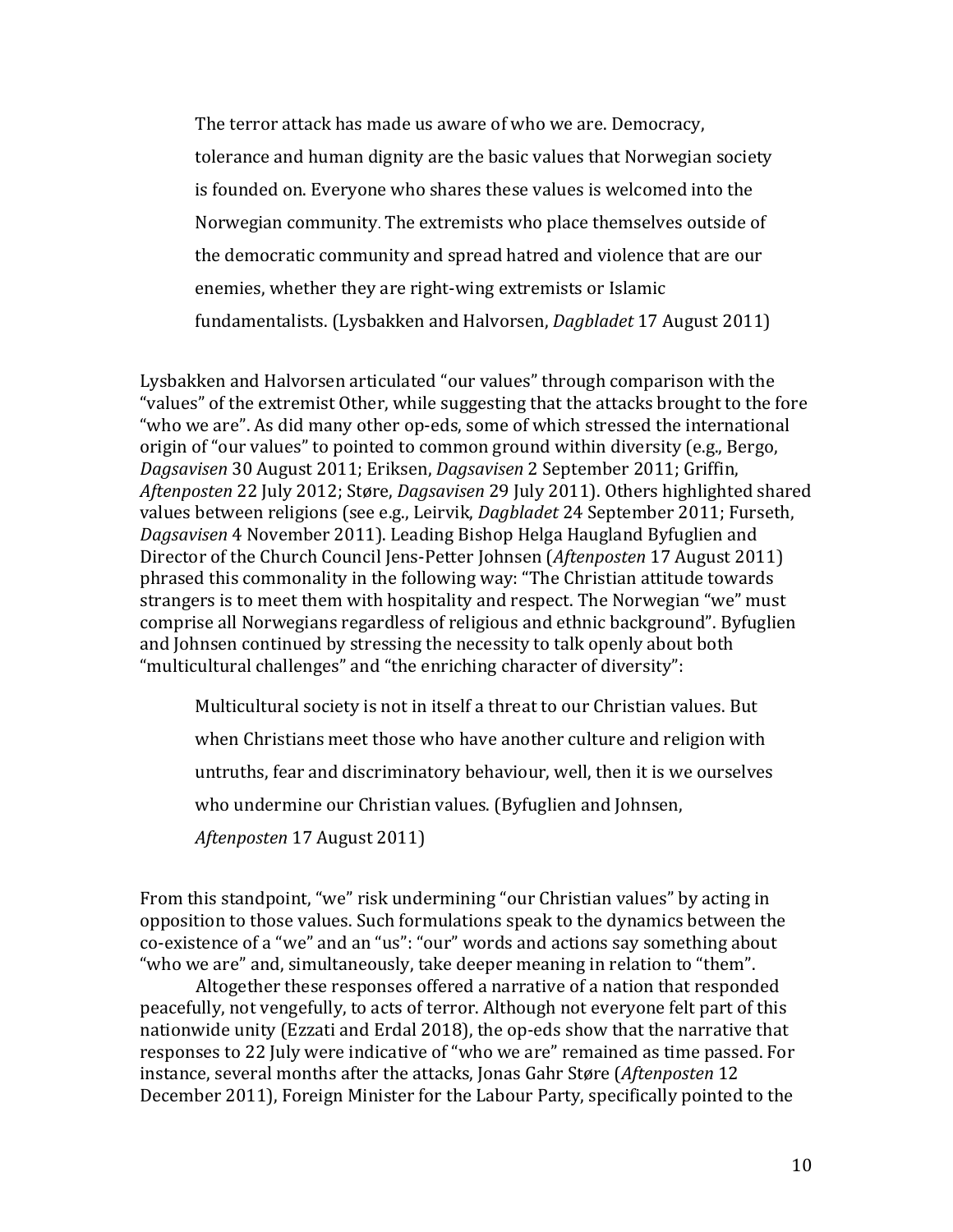rose marches as an example of how "something common in Norway became bigger than the differences", demonstrating the importance of "we" as a "value-anchored common denominator". 

A value-based unity narrative has also been observed after terror attacks elsewhere. For example, responses to the Charlie Hebdo terror attacks in France were seen to have the potential "to symbolically draw inclusive boundaries in defence of central values and to foster substantive, moderate debate across lines of deep difference" (Wessler, Rinke, and Löb 2016, 323). However, although the French Republican values as a uniting force was a comprehensive part of the narrative, whether Muslim citizens rejected these values was also placed under scrutiny (Fassin 2015). The difference to the 22 July self-proclaimed Christian crusader in Norway was the terrorists in France were self-proclaimed Islamists, although some of them were French citizens (Ezzati 2017). Although some of them were French citizens, this enabled rhetoric by, for example, the National Front to frame the terror attacks "as a clash of values that "we" as a nation can resolve by containing the entry of the foreign "other" (Hutchins and Halikiopoulou 2019, 3).

The above illustrates that value-talk works because it is relational and situational. Although the demarcated Other can vary from one situation to another, value-talk tells the story of who "we" are. Emphasising this variability does not contradict that values are enduring and guiding ideals for people. It does, however, challenge the boundedness of units of analysis divided into cultural immigrant versus political "native" groups. The predominant articulation of the extremist Other after 22 July illustrates this point.

#### The immigrant Other and the multiculturalist Other

In European public debates about immigration and diversity, references to "values" as a fixed trait dividing cultures is common (see e.g. Moosavi 2015). In Norway this perspective was common in public debate prior to 22 July (Wiggen 2012; Bangstad 2016), but became relatively rare in mainstream public debate about 22 July given the perpetrator's explicit motivations. Notably, the notion of an immigrant Other appeared again relatively quickly (Kolås 2017), but remained more confined in debates about 22 July specifically. The op-eds about 22 July reflect this rarity, as a value-based divide to the immigrant Other was only articulated in two out of the seventy-one op-eds published in the three years following the attacks, and referring specifically to them. These same op-eds also problematised the multiculturalist Other: those who, in principle, share our culture and our values, but do not live up to these. This Other is constituted by those who pose a threat to "our" Norwegian values because their "political correctness" inhibits them from implementing these values. Such a value-based divide is also common in Norwegian public debate (Eide 2012).

Ole Jørgen Anfindsen (Aftenposten 13 October 2011), a computer scientist and well-known critic of immigration policies, responded to criticism about his previous rhetoric. He promised to soften his rhetoric, and acknowledged the dangers of online echo chambers critical of immigration in which people insulate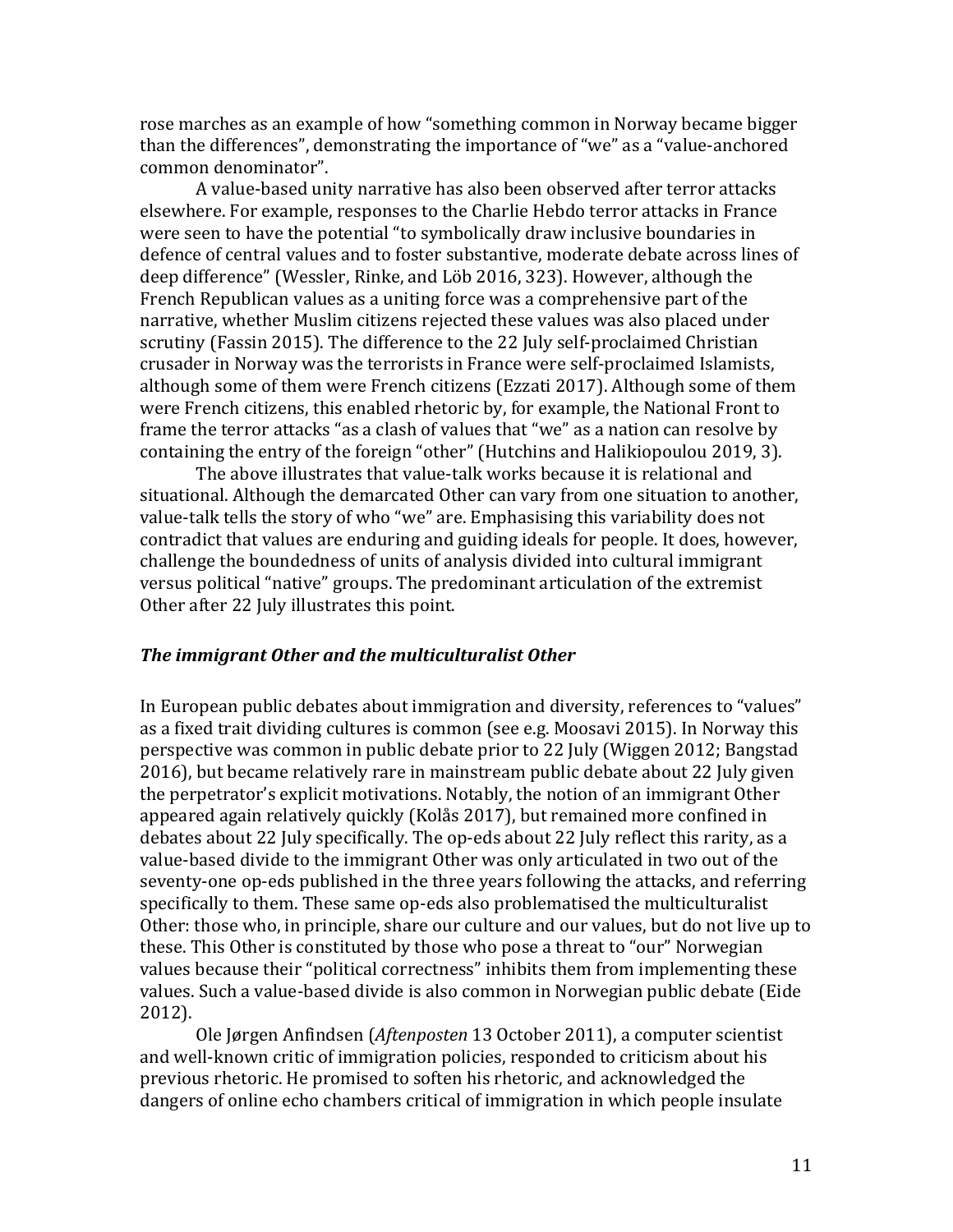themselves from worldviews different from their own. However, he argued, traditional media, too, have created an echo chamber; a "multiculturalist echo chamber". 

Anfindsen continued that some cultures "are on a collision course with values that are central in the West", and that "continued mass immigration from such cultures will necessarily give rise to continuously increasing tensions and contrasts". Anfindsen did not name or define the "values that are central in the West", presumably because he can expect the "we" agree on these values. However, he made a distinction within this "we" by writing the following:

Many of us wish to prevent such a development, and think that there is need for adjusting immigration and integration policies. But in the multicultural echo chamber, such warnings and objections are not much welcome; they are brushed aside as intolerant. (Anfindsen, *Aftenposten*) 13 October 2011)

The disagreement within this "we", which presumably shares the "values that are central in the West", then, lies between those who see a need to prevent "continued mass immigration", and those who, situated within their "multiculturalist echo chamber", brush this need aside in the name of tolerance. In public debate, reference to this "them" within the "we", i.e. what I term the multiculturalist Other, often walks hand in hand with references to the immigrant Other.

The immigrant Other and the multiculturalist Other also appeared in an oped by the leader of the Progress Party. The Progress Party started as a small anti-tax group in the 1970s, but gained popularity and support in the mid-1980s as a critic of immigration policies (Hagelund 2003). Since then, this political party has taken on an agenda-setting role in immigration issues (Fangen and Vaage 2018). The op-ed entitled "With the right to offend" (Med rett til å krenke), Siv Jensen (*Dagbladet* 26 March 2012) specifically expressed the possibility of an enlarged "we" that would include all those who unconditionally "accept the basic values as overarching to our lives". Such a formulation aligns with the widespread formulations discussed in the previous section.

Jensen continued: "The growth of radical Islam, or Islamism, in Europe is a significant challenge to our democratic core values. The response to the challenges that this cultural meeting requires is never to betray our liberal value foundation". Thus, although she explicitly distinguished between Islam and radical Islam, Jensen did link values to cultural others by describing "radical Islam" and "our liberal value foundation" as a "cultural meeting". She continued:

Today freedom of speech is a right most people in our part of the world

take for granted. But it is under significant and increasing pressure, not

just from countries and cultures that do not accept such an absolute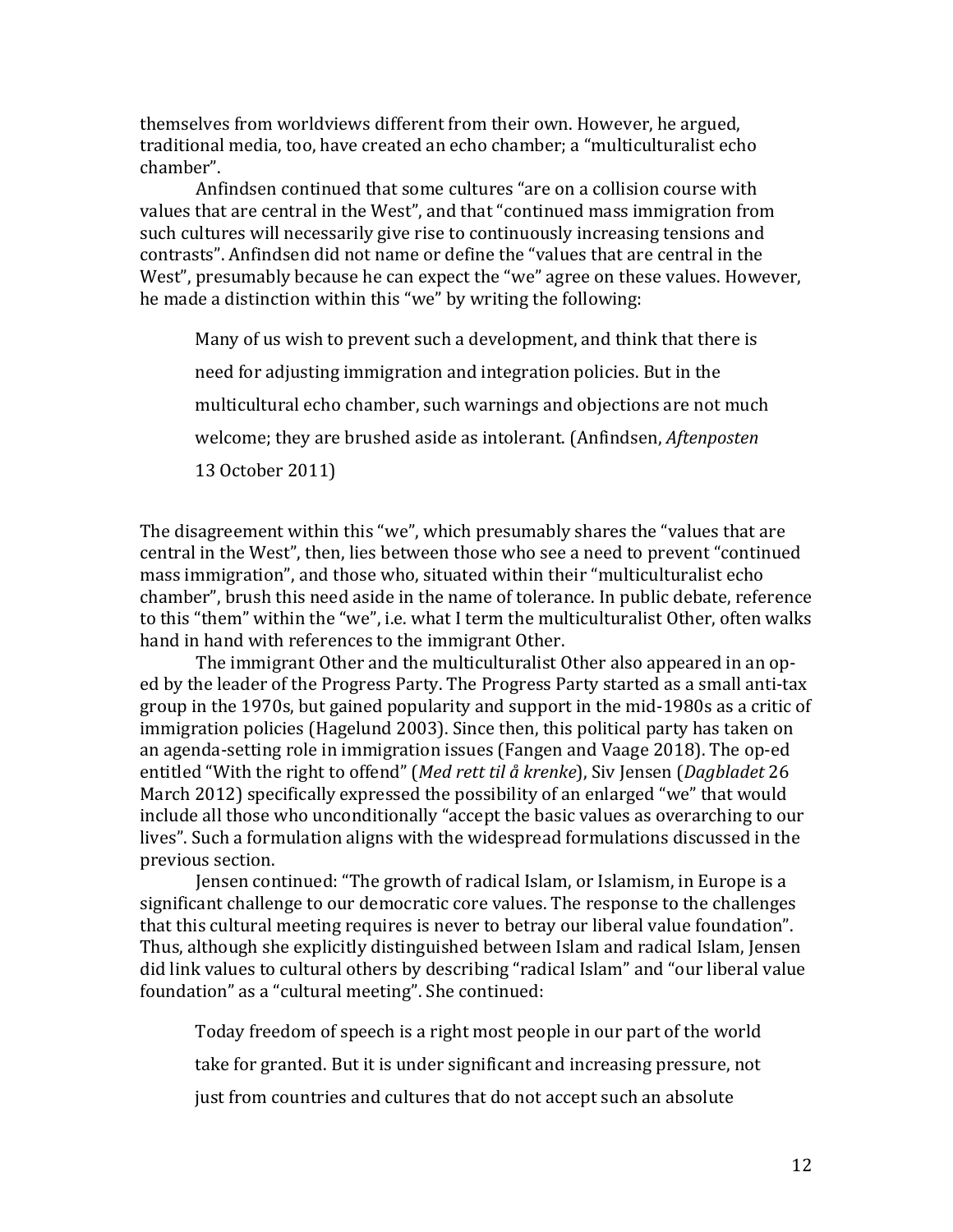right, but also from some of our own that are so concerned about offending their fellow human beings that they are silent when they should be speaking. (Jensen, *Dagbladet* 26 March 2012)

Her criticism accused the Labour Party and the Norwegian political left of using freedom of speech as "a safeguard for what is politically correct". She wrote that Labour Party politicians claim to defend freedom of speech, all the while attaching "a comprehensive, disciplining 'but'". She continued: "After 22 July the mantra has been more democracy and more openness. So far this has only been words". Jensen's statements about the Labour Party, while providing 22 July as an example, would have been unheard of in the immediate aftermath of the attacks. Not least because the Progress Party rhetoric as a possible contributing factor to reinforcing links between "attitudes and actions" was called into question after 22 July, when it became known that the perpetrator had previously been member of the party. Jensen's statements thus illustrate that as time passed, more space opened for criticism in public debate (Ezzati and Erdal 2018; Thorbjørnsrud and Figenschou 2018).

Emphasising visions about an inevitable value-based cultural "collision" or "challenge" are common across Europe (Gustavsson, van der Noll, and Sundberg 2016; Moosavi 2015). Ideas about such incompatibility rest on a view of cultures as static and fixed, guided by inherent, unchanging values. However, the articulation of the multiculturalist Other indicates a politically divided "us". Disagreements about values, then, need not be consistent with majority-minority ethnic and religious divides. Again, value-talk proves useful for adjusting understandings of "we" and "us" to context and the situation at hand. Analytical attention to such understandings goes beyond which values "we" or "they" have, but rather shows the variability in the work that value-talk does in contestation over diversity.

## Discussion: An enlarged "we" and multiple Others

Within this post-terror context, most of the op-ed writers explicitly stated that immigrants who are willing and able to adopt so-called Norwegian values could be included in the national "we", including Progress Party leader Siv Jensen. The articulation of this enlarged "we" can be said to merely conform to widespread expectations. Several notions speak to this possibility. That is, the expectation to follow the prevailing unity narrative, whether or not one agrees with that narrative. Jensen's explicit distinction between Islam and radical Islam is indeed consistent with the somewhat milder tone of public debate about immigration and Muslims within the first year after 22 July (Figenschou and Beyer 2014). And the Progress Party rhetoric did consist of a value-based divide between Muslims Norwegians both before and after 22 July (see e.g. Iversen 2014, 116; Fangen and Vaage 2018).

Although a value-based unity perspective was generally more widely articulated after 22 July, it was not a new form of talk for everyone. Religious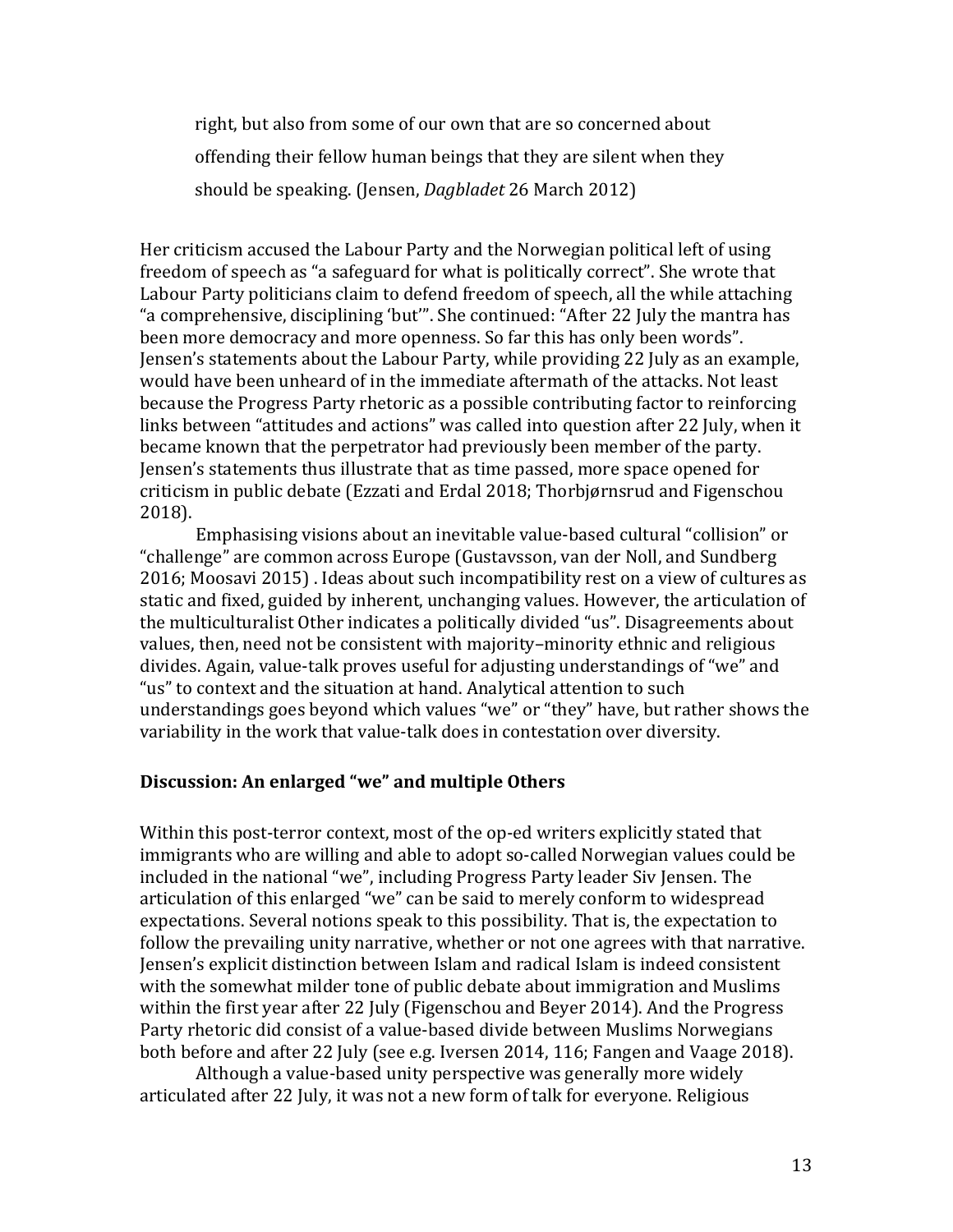leaders explicitly articulated value-based unity from a religious point of view before 22 July as well. Some politicians did the same from a political point of view. For instance. Støre coined the phrase "a new and larger 'we'" in 2006, soon after becoming Foreign Minister, a phrase that converges with the Labour Party's social democratic politics (for similar findings in the British Labour Party's rhetoric, see Moosavi 2015).

In other words, although value-talk that emphasised unity was more common and more widely endorsed in that particular setting, the post 22 July valuetalk cannot be taken as a change in standpoint. Thus, one could object that this is precisely *talk*, mere symbolic language that articulates ideals of "who we are". However, that would be to underestimate the communication aspect of values (Joas 2001). Precisely because "values" are necessary to self-understanding and communicating the story of who "we" are, the way people communicate about them – in everyday life or in response to particular events – is an important area of study. At the same time, such analyses should be aware of, and explicit about, the variability in the deployment of values; value-talk work because "values" are broad enough to hold the potential to encompass a wide range of identifications  $$ including the racial, ethnic, and national – into a "we". At the same time, "values" are intuitively specific enough to signal distinctions between "us" and "them". These qualities facilitate the deployment of values as criteria for determining the unit of a "we" and signalling "us" in contrast to "them".

From this perspective, the predominant narrative of a value-based unity in responses to 22 July implies that an enlarged "we" was perceived as more important than otherwise divisionary lines. Unity triggered by such powerful events have been observed in several contexts, including after the 9/11 attacks in New York (Collins 2012). The sense of unity does not last, but it can be powerful while it lasts (Brubaker 2004; Collins 2012).

While "values" may serve as ideals, then, the us-and-them of value-talk is not set. Through value-talk people articulate overarching agreement about essential matters, signalling the "shared task" required for achieving a sense of a "we" (Eriksen 1995). Hence, values as ideals only cover part of how "values" work in contestation over diversity. Value-talk can enable the articulation of multiple Others. The above analysis identified three Others in debates about 22 July: the extremist Other, the immigrant Other, and the multiculturalist Other. "Values" as core traits of distinct and bounded cultural groups, in which Muslim "values" threaten "our national values", is widespread across Europe . Such invocations are indicative of "values" as core traits of distinct and bounded cultural groups. Seen up against this common deployment, the two Others identified in the above analysis challenge such a cultural value-based divide perspective. The multiculturalist Other can also be found in heated debates about migration-related diversity across Europe; those whose cultural values are, in principle, the same as "ours", but their political values are different than "ours". This Other is often deemed "the politically correct leftwing" and, in often-lacking-nuance public debate, placed as the polar opposite of those deemed "right-wing racists" (Ezzati 2018). The extremist Other was, in this case, "one of us" in terms of majority religion and ethnicity in Norway. And yet, he was understood as an Other. His willingness to turn to violence was in itself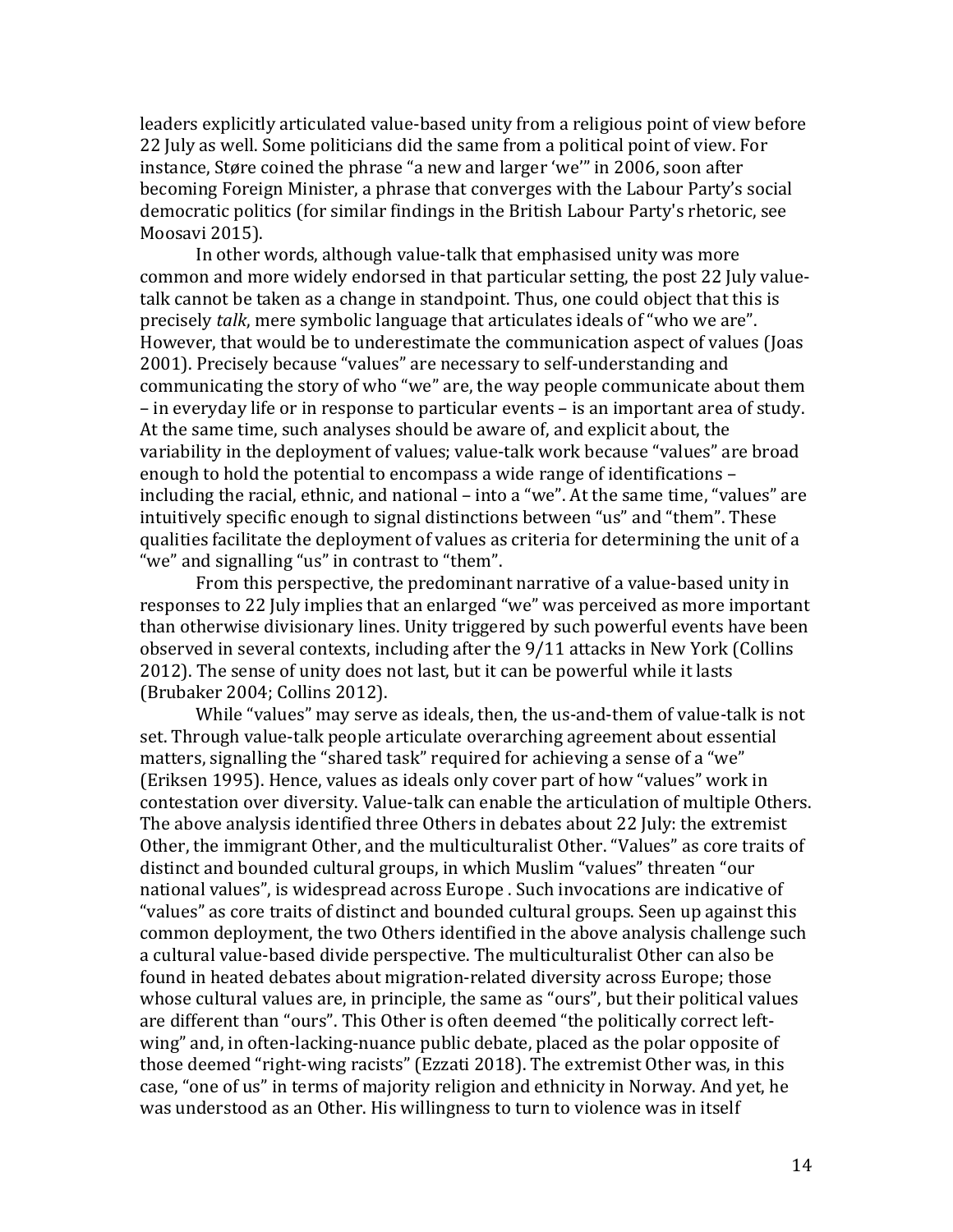threatened "our" democracy, freedom, and solidarity. The post 22 July setting thus teases out the dynamics and variability in value-talk.

# **Conclusion**

The many articles that engage with "values" in the study of race, ethnicity, and nationalism reflect the importance of this topic in contestation over migrationrelated diversity. Yet, I find a rather narrow conceptualisation of values as the core traits of groups, or rather: cultural values as core traits of immigrant groups, and political values as core traits of "native" European groups. Such a confined analytical approach to values stands in contrast to widely acknowledged findings on the complex dynamics in race, ethnicity, and nationalism. Instead, such an approach reifies popular ideas that values indicate fixed and strict, perhaps incompatible, divides between "us" and "them".

With an analysis of value-talk in the aftermath of the 22 July terror attacks in Norway, I have explored value-talk as an analytical alternative. The aftermath of terrorism shows that expressing a sense of sharing "values", as ideals, is important in its own right. At the same time, however, such settings crystallise hat despite the diverse composition of "us", "we" agree on some key features that the terrorists cannot shake. Such a value-based unity narrative was particularly visible after 22 July, where the terrorist was a white, Norwegian, self-proclaimed Christian crusader. Although perhaps less comprehensively a value-based unity has also been present elsewhere in Europe, where the terrorists were self-proclaimed Islamists.

Post-terror settings, then, crystallise the versatility of "values" in articulating Otherness, illustrating that the lines of Otherness are as not as clear-cut as a values as core traits approach would indicate. "Values" can be deployed to emphasize  $d$ ifferent lines of distinctions  $-$  stressing cultural, religious, or political aspects. People enlarge, narrow, and redefine who "we" are according to the situation at hand and in distinction to multiple Others through value-talk.

Value-talk does not, however, only appear in the in aftermath of terrorism, but also in broader debates about immigration and migration-related diversity. Thus, the variability in ethnic, religious, political  $-$  and other  $-$  distinctions made through value-talk, in media or policy debates, could also be placed under explicit scrutiny. 

Analytical attention to value-talk brings to light the varied and multiple "we", "us", and "them" that can be articulated through "values". Such an approach takes into account the importance people attach to "values as ideals" in their articulations of a sense of belonging to others. Simultaneously it opens up for disentangling the dynamic processes of social relations, by bringing to the fore that despite the enduring ideals for a "we", the composition of the people comprising that "we" varies in constellation and according to the situation. Such insights challenge the idea of a value-based divide between dichotomous and homogeneous cultural groups, which currently constitutes the predominant approach in studies on race, ethnicity and nationalism, and more broadly. Instead, analysis of value-talk shows the variability in "we", "us", and "them". From this perspective, "values" both unite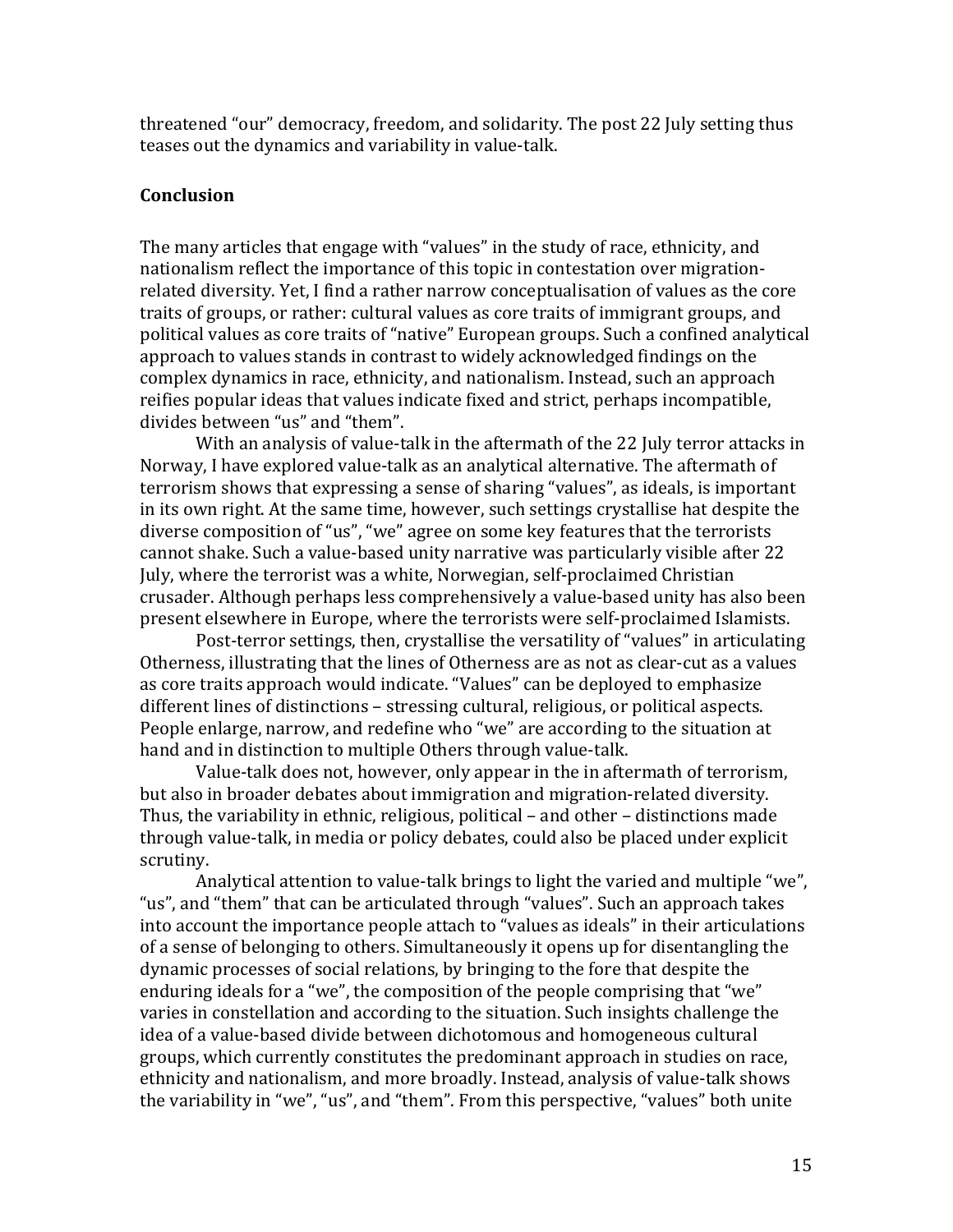and divide people along and across various axes of distinction. This is precisely how value-talk works, by encompassing multiple and changing constellations of "we", "us", and "them".

# **References**

- Albertini, Marco, Giancarlo Gasperoni, and Debora Mantovani. 2018. "Whom to help and why? Family norms on financial support for adult children among immigrants." *Journal of Ethnic and Migration Studies*. doi: 10.1080/1369183X.2018.1485206.
- Allen, Chris, and Arshad Isakjee. 2015. "Controversy, Islam and politics. An exploration of the 'Innocence of Muslims' affair through the eyes of British Muslim elites." *Ethnic and Racial Studies* 38 (11):1852-67. doi: 10.1080/01419870.2014.941893.
- Andersson, Mette. 2012. "The debate about multicultural Norway before and after 22 July 2011." *Identities: Global Studies in Culture and Power* 19 (4):418-27.
- Bangstad, Sindre. 2016. "Re-coding nationalism. Islam, Muslims and Islamophobia in Norway." In *Islamophobia Studies Yearbook 2016*, edited by Farid Hafez, 44-65. New Academic Press.
- Barry, Brian. 1978. *Sociologists, economists and democracy*. Chicago: The University of Chicago Press.
- Barth, Fredrik. 1969. *Ethnic groups and boundaries*. Oslo: Scandinavian University Press.
- Bechhofer, Frank, and David McCrone. 2012. "Imagining the nation. Symbols of national culture in England and Scotland." *Ethnicities* 13 (5):544-64. doi: 10.1177/1468796812469501.
- Bell, Avril. 2010. "Being 'at home' in the nation. Hospitality and sovereignity in talk about immigration." *Ethnicities* 10 (2):236-56. doi: 10.1177/1468796810361653.
- Brubaker, Rogers. 2004. *Ethnicity without groups*. Cambridge: Harvard University Press. ———. 2009. "Ethnicity, race, and nationalism." *Annual Review of Sociology* 35:21-42.
	- doi: 10.1146/annurev-soc-070308-115916.
- Carol, Sarah. 2016. "Like will to will? Partner choice among Muslim migrants and natives in Western Europe." *Journal of Ethnic and Migration Studies* 42 (2):261-76. doi: 10.1080/1369183X.2014.963037.
- Chand, Daniel E., and William D. Schreckhise. 2015. "Secure communities and community values. Local context and discretionary immigration law enforcement." *Journal of Ethnic and Migration studies* 41 (10):1621-43. doi: 10.1080/1369183X.2014.986441.
- Collins, Randall. 2012. "Time-bubbles of nationalism. Dynamics of solidarity ritual in lived time." *Nations and Nationalism* 18 (3):383-7. doi: 10.1111/j.1469- 8129.2011.00530.x.
- Croll, Paul R. 2013. "Explanations for racial disadvantage and racial advantage. Beliefs about both sides of equality in America." *Ethnic and Racial Studies* 36 (1):47-74. doi: 10.1080/01419870.2011.632426.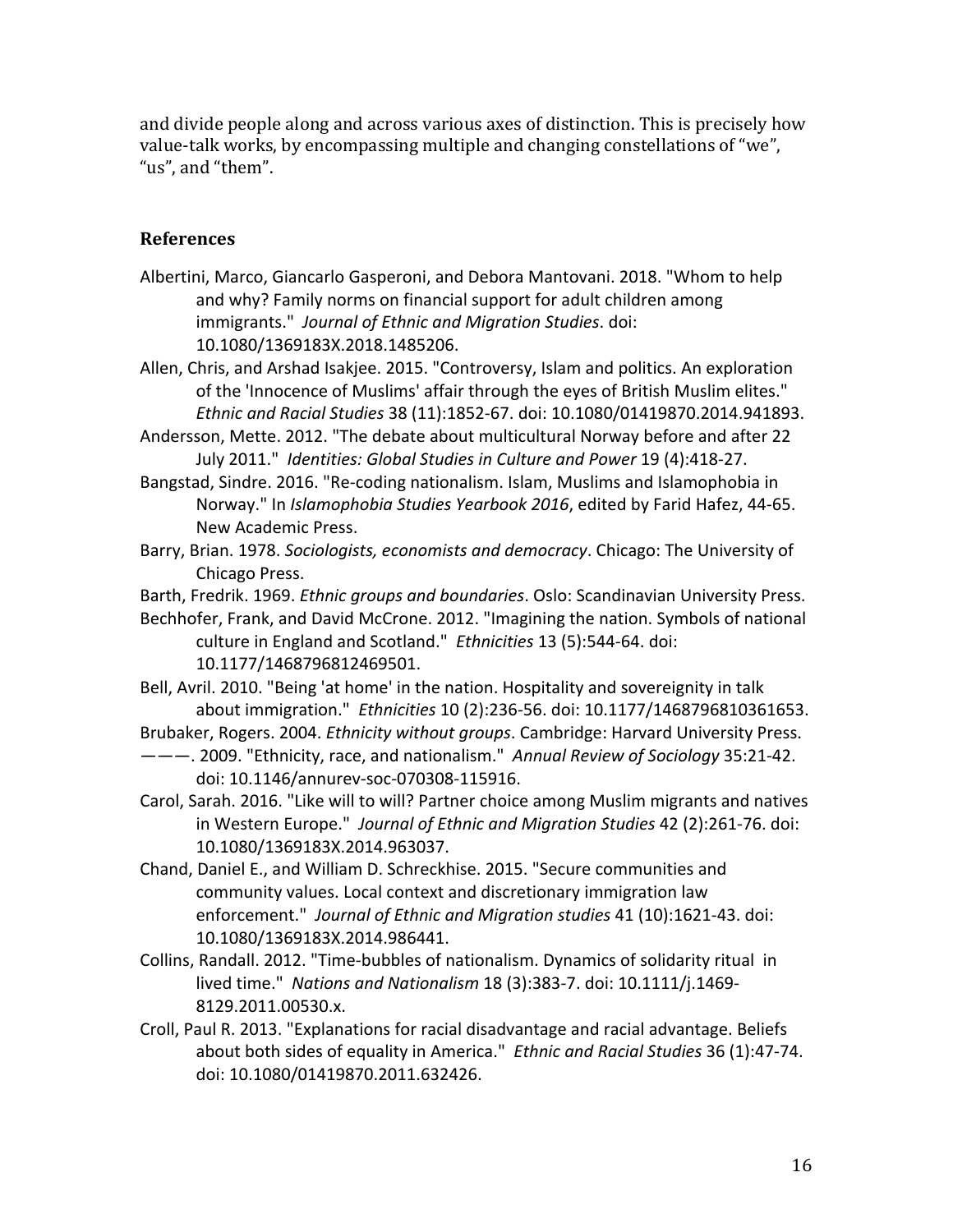- de Galembert, Claire. 2005. "The city's 'nod of approval' for the Mantes-la-Jolie mosque project. Mistaken traces of recognition." *Journal of Ethnic and Migration Studies* 31 (6):1141-59. doi: 10.1080/13691830500282659.
- Diez, Thomas. 2004. "Europe's Others and the return of geopolitics." *Cambridge Review of International Affairs* 17 (2):319-35. doi: 10.1080/0955757042000245924.
- Dryzek, John S., and Bora Kanra. 2014. "Muslims and the mainstream in Australia. Polarisation or engagement?" *Journal of Ethnic and Migration Studies* 40 (8):1236-53. doi: 10.1080/1369183X.2013.849568.
- Eide, Elisabeth. 2012. "The terror in Norway and the multiculturalist scapegoat." *Journal of Contemporary European Studies* 20 (3):273-84.
- Eriksen, Thomas Hylland. 1995. "We and Us: Two Modes of Group Identification." *Journal of Peace Research* 32 (4):427-36.
- ———. 2010. *Ethnicity and nationalism. Anthropological perspectives*. 3rd ed. London: Pluto Press.
- Ezzati, Rojan Tordhol. 2017. "Unity in the terror-struck nation. The cases of France and Norway." In *Negotiating the nation. Implications of ethnic and religious diversity for national identity*. Oslo.
- ———. 2018. "Grenser for fellesskap. Mangfold og uenigheter i lys av 22. juli [Limits for unity. Diversity and disagreements in light of 22 July]." In *Norge etter 22. juli. Forhandlinger om verdier, identiteter og et motstandsdyktig samfunn [Norway after 22 July. Negotiations about values, identities and a resilient society]*, edited by Henrik Syse, 47-65. Oslo: Cappelen Damm Akademisk.
- Ezzati, Rojan Tordhol, and Marta Bivand Erdal. 2018. "Do we have to agree? Accommodating unity in diversity in post-terror Norway." *Ethnicities* (3):363-84. doi: 10.1177/1468796816684145.
- Fangen, Katrine, and Mari Vaage. 2018. ""The immigration problem" and Norwegian right-wing politicians." *New Political Science* 40 (3). doi: 10.1080/07393148.2018.1487145
- Fassin, Didier. 2015. "In the name of the Republic. Untimely meditations on the aftermath of the *Charlie Hebdo* attack." *Anthropology Today* 31 (2).
- Figenschou, Tine Ustad, and Audun Beyer. 2014. "The Limits of the Debate: How the Oslo Terror Shook the Norwegian Immigration Debate." *The International Journal of Press/Politics*. doi: 10.1177/1940161214542954.
- Finney, Nissa, and Ludi Simpson. 2009. *'Sleepwalking to segregation'? Challenging myths about race and migration*. Bristol: The Policy Press.
- Ford, Robert. 2011. "Acceptable and unacceptable immigrants. How opposition to immigration in Britain is affected by migrants' region of origin." *Journal of Ethnic and Migration Studies* 37 (7):1017-37. doi: 10.1080/1369183X.2011.572423.
- Gecas, Viktor. 2008. "The ebb and flow of sociological interest in values." *Sociological Forum* 23 (2):344-50. doi: 10.2307/20110270.
- Gilroy, Paul. 2012. ""My Britain is fuck all". Zombie multiculturalism and the race politics of citizenship." *Identities. Global Studies in Culture and Power* 19 (4):380-97. doi: 10.1080/1070289X.2012.725512.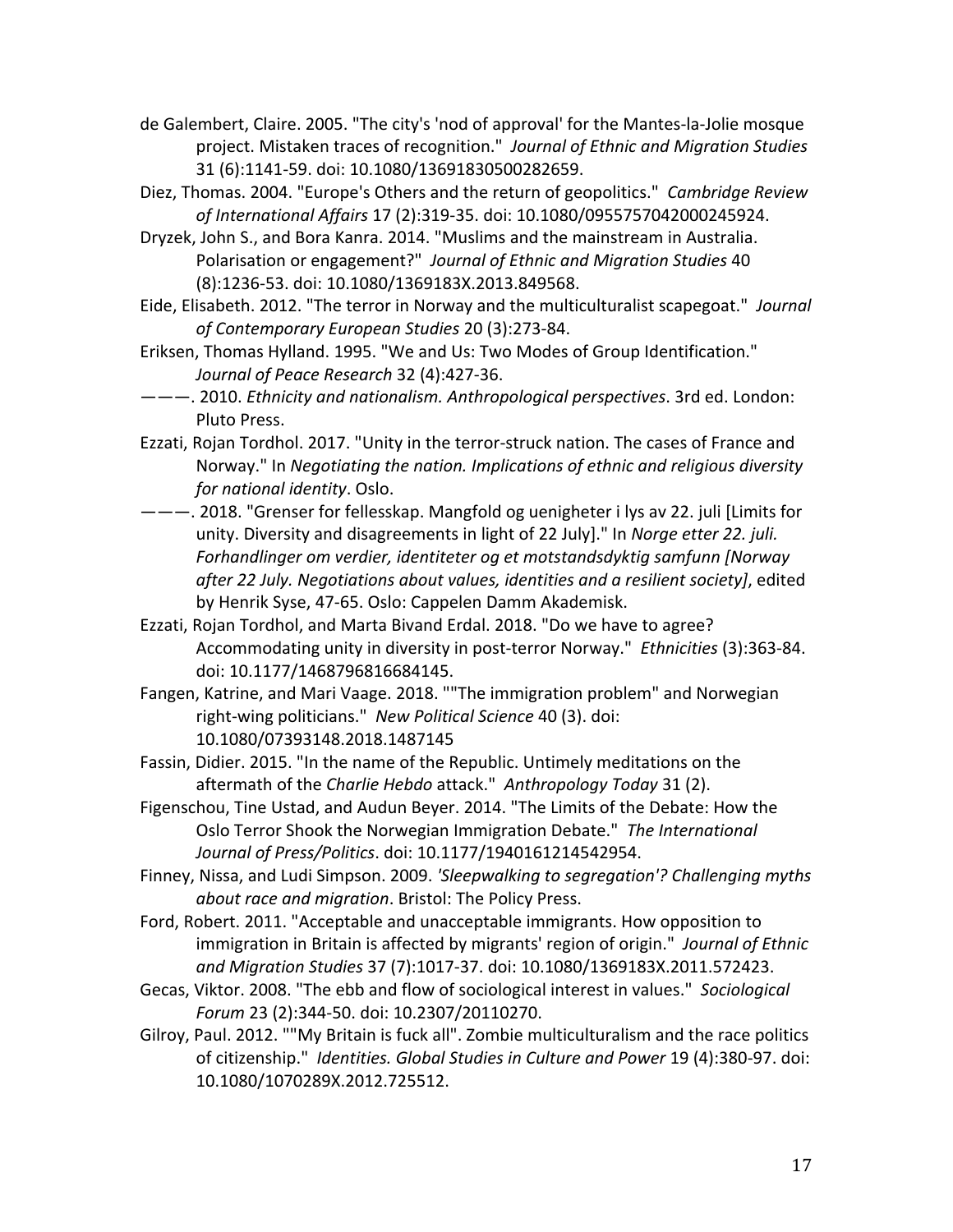Goodman, Sarah Wallace. 2010. "Integration requirements for integration's sake? Identifying, categorising and comparing civic integration policies." *Journal of Ethnic and Migration Studies* 36 (5):753-72. doi: 10.1080/13691831003764300.

- Gundelach, Peter. 2010. "Democracy and denomination. Democratic values among Muslim minorities and the majority population in Denmark." *Ethnic and Racial Studies* 33 (3):426-50. doi: 10.1080/01419870903019544.
- Gustavsson, Gina, Jolanda van der Noll, and Ralph Sundberg. 2016. "Opposing the veil in the name of liberalism. Popular attitudes to liberalism and Muslim veiling in the Netherlands." *Ethnic and Racial Studies* 39 (10). doi: 10.1080/01419870.2015.1124126.
- Hagelund, Anniken. 2003. "A matter of decency? The Progress Party in Norwegian immigration politics." *Journal of Ethnic and Migration Studies* 29 (1):47-65. doi: 10.1080/1369183032000076713.
- Harman, Vicki. 2013. "Social capital and the informal support networks of lone white mothers of mixed-parentage children." *Ethnic and Racial Studies* 36 (8):1323-41. doi: 10.1080/01419870.2013.752100.
- Hitlin, Steven, and Jane Allyn Piliavin. 2004. "Values: Reviving a Dormant Concept." *Annual Review of Sociology* 30:359-93. doi: 10.2307/29737698.
- Hutcheon, Pat Duffy. 1972. "Value Theory: Towards Conceptual Clarification." *The British Journal of Sociology* 23 (2):172-87. doi: 10.2307/589108.
- Hutchins, Rachel, and Daphne Halikiopoulou. 2019. "Enemies of liberty? Nationalism, immigration, and the framing of terrorism in the agenda of the Front National." *Nations and Nationalism*:2-19. doi: 10.1111/nana.12555.
- Inglehart, Ronald, and Wayne E. Baker. 2000. "Modernization, cultural change, and the persistence of traditional values." *American Sociological Review* 65:19-51.
- Iversen, Lars Laird. 2014. *Uenighetsfellesskap. Blikk på demokratisk samhandling. [Community of disagreement. Perspectives on democratic interaction]*. Oslo: Universitetsforlaget.
- ———. 2019. "From safe spaces to communities of disagreement." *British Journal of Religious Education* 41 (3):315-26. doi: 10.1080/01416200.2018.1445617.
- Jeram, Sanjay. 2013. "Immigrants and the Basque nation. Diversity as a new marker of identity." *Ethnic and Racial Studies* 36 (11):1770-88. doi: 10.1080/01419870.2012.664281.
- Joas, Hans. 2000. *The genesis of values*. Chicago: The University of Chicago Press.
- ———. 2001. "Values versus norms. A pragmatist account of moral objectivity." *The Hedgehog Review* (Fall 2001).
- Jungkunz, Sebastian, Marc Helbling, and Carsten Schwemmer. 2018. "Xenophobia before and after the Paris 2015 attacks. Evidence from a natural experience." *Ethnicities*. doi: 10.1177/1468796818757264.
- Kalmijn, Matthijs, and Gerbert Kraaykamp. 2018. "Determinants of cultural assimilation in the second generation. A longitudinal analysis of values about marriage and sexuality among Moroccan and Turkish migrants." *Journal of Ethnic and Migration Studies* 44 (5):697-717. doi: 10.1080/1369183X.2017.1363644.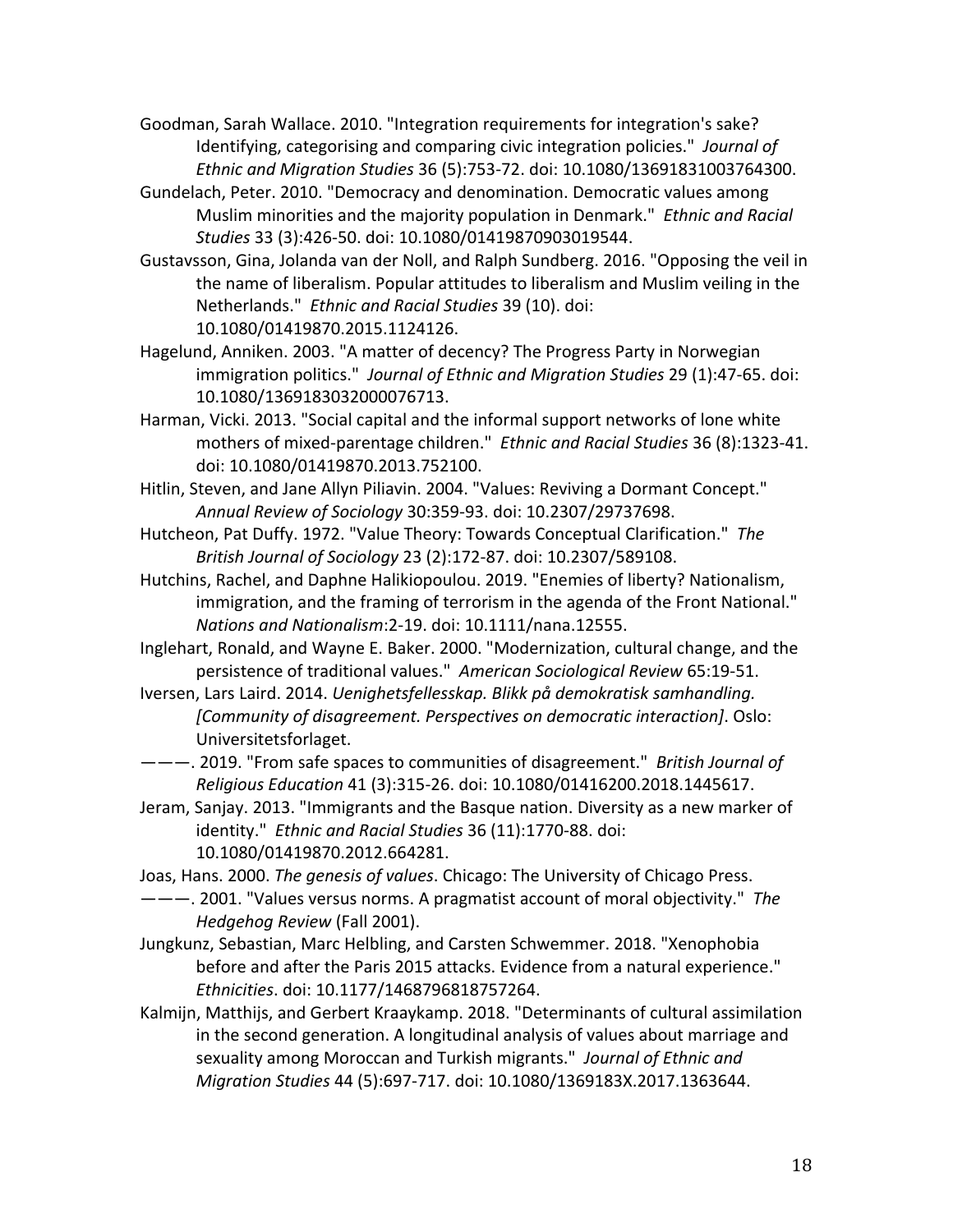- Kivisto, Peter. 2014. "Diversity and the Eurosphere." *Ethnicities* 14 (4):577-91. doi: 10.1177/1468796814528697.
- Kolås, Åshild. 2017. "How critical is the event? Multicultural Norway after 22 July 2011." *Social Identities* 23 (5):518-32. doi: 10.1080/13504630.2016.1271740.
- Koopmans, Ruud. 2016. "Does assimilation work? Sociocultural determinants of labour market participation of European Muslims." *Journal of Ethnic and Migration Studies* 42 (2):197-216 doi: 10.1080/1369183X.2015.1082903.
- Kwon, Ronald, and Elizabeth Hughes. 2018. "Multiculturalist policies in an age of immigration. Do multiculturalist policies influence negative immigrant attitudes toward homosexuality?" *Ethnicities* 18 (5):655-91. doi: 10.1177/1468796817752013.
- Kymlicka, Will. 2015. "Solidarity in diverse societies. Beyond neoliberal multiculturalism and welfare chauvinism." *Comparative Migration Studies* 3 (17). doi: 10.1186/s40878-015-0017-4.
- Lamont, Michèle, and Virág Molnár. 2002. "The study of boundaries in the social sciences." *Annual Review of Sociology* 28:167-95. doi: 10.1146/annurev.soc.28.110601.141107.
- Lancee, Bram, and Verena Seibel. 2014. "Does rural origin affect immigrants' contact with natives? A study of Turks in six European countries." *Journal of Ethnic and Migration studies* 40 (9):1331-53.
- Larsen, Birgitte Romme. 2011. "Becoming part of welfare Scandinavia. Integration through the spatial dispersal of newsly arrived refugees in Denmark." *Journal of Ethnic and Migration Studies* 37 (2):333-50. doi: 10.1080/1369183X.2011.521337.
- Leddy-Owen, Charles. 2014. "Reimagining Englishness: 'Race', Class, Progressive English Identities and Disrupted English Communities." *Sociology* 48 (6):1123-38.
- Levey, Geoffrey Brahm, and Tariq Modood. 2009. "The Muhammad cartoons and multicultural democracies." *Ethnicities* 9 (3):427-47. doi: 10.1177/1468796809337427.
- Levitt, Peggy. 2009. "Roots and routes. Understanding the lives of the second generation transnationally." *Journal of Ethnic and Migration Studies* 35 (7):1225-42. doi: 10.1080/13691830903006309.
- Lægaard, Sune. 2009. "The normative interpretations of diversity. The Muhammad cartoons controversy and the importance of context." *Ethnicities* 9 (3):314-33. doi: 10.1177/1468796809337425.
- Manza, Jeff, and Clem Brooks. 2012. "How Sociology Lost Public Opinion: A Genealogy of a Missing Concept in the Study of the Political." *Sociological Theory* 30 (2):89- 113. doi: 10.2307/41725505.
- Mattei, Paola, and Miriam Broeks. 2018. "From multiculturalism to civic integration. Citizenship education and integration policies in the Netherlands and England since the 2000s." *Ethnicities* 18 (1):23-42. doi: 10.1177/1468796816676845.
- Meer, Nasar. 2019. "The wreckage of white supremacy." *Identities* 26 (5):501-9. doi: 10.1080/1070289X.2019.1654662.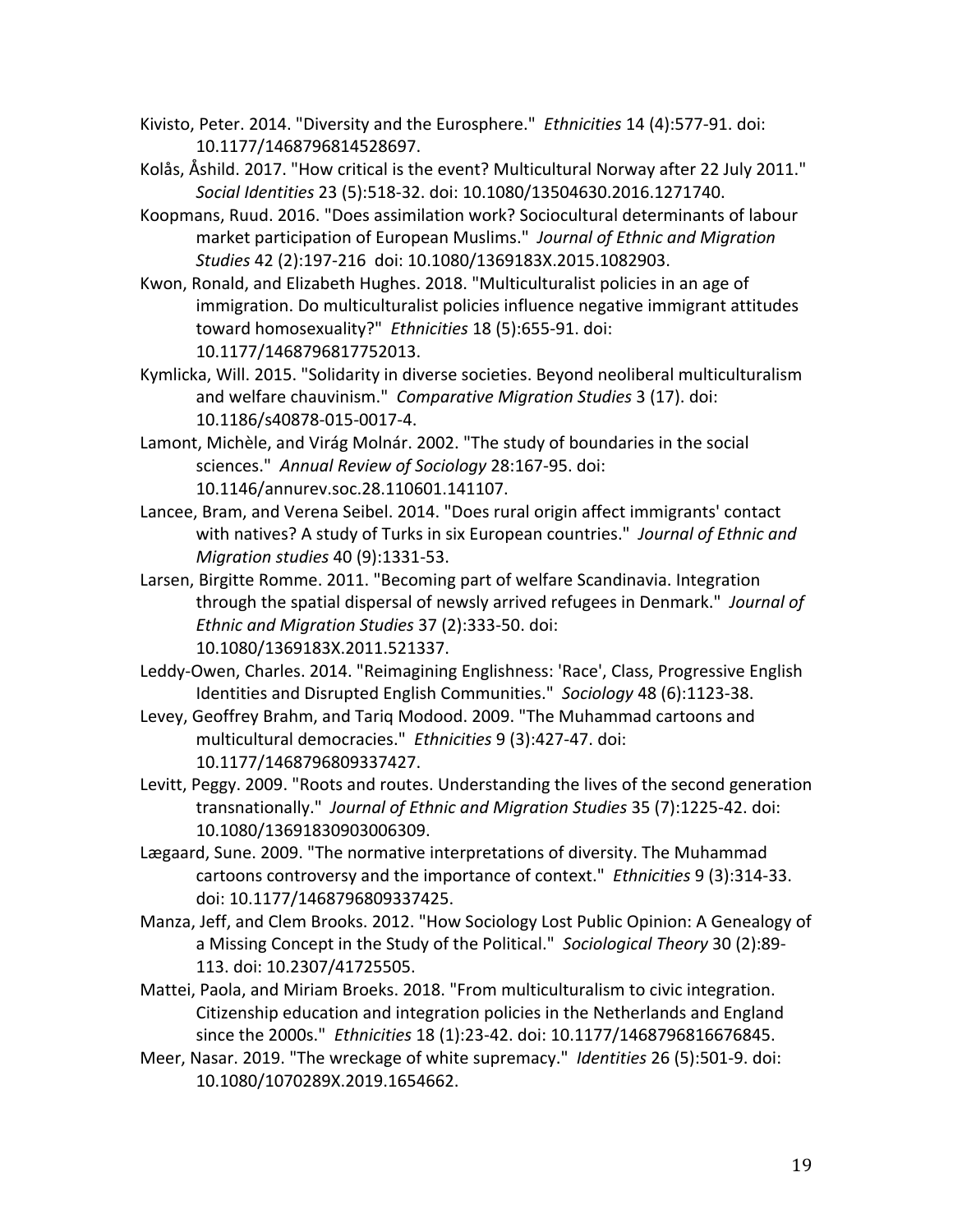- Meer, Nasar, and Tariq Madood. 2014. "Cosmopolitanism and integrationism: is British multiculturalism a "Zombie category"?" *Identities* 21 (6):658-74. doi: 10.1080/1070289X.2013.875028.
- Meer, Nasar, and Per Mouritsen. 2009. "Political cultures compared. The Muhammad cartoons in the Danish and British press." *Ethnicities* 9 (3):334-60. doi: 10.1177/1468796809337428.
- Mondon, Aurelien, and Aaron Winter. 2017. "Articulations of Islamophobia. From the extreme to the mainstream?" *Ethnic and Racial Studies* 40 (13):2151-79. doi: 10.1080/01419870.2017.1312008.
- ———. 2019. "Whiteness, populism and the racialisation of the working class in the United Kingdom and the United States." *Identities. Global Studies in Culture and Power* 26 (5):510-28. doi: doi.org/10.1080/1070289X.2018.1552440.
- Moosavi, Leon. 2015. "Orientalism at home. Islamophobia in the representations of Islam and Muslims by the New Labour Government." *Ethnicities* 15 (5):652-74. doi: 10.1177/1468796814525379.
- Nandi, Alita, and Lucinda Platt. 2015. "Patterns of minority and majority identification in a multicultural society." *Ethnic and Racial Studies* 38 (15):2615-34. doi: 10.1080/01419870.2015.1077986.
- Norris, Pippa, and Ronald Inglehart. 2004. *Sacred and secular. Religion and politics worldwide*. Cambridge: Cambridge University Press.
- Phoenix, Aisha. 2018. "Negotiating British Muslim belonging. A longitudinal qualitative study." *Ethnic and Racial Studies*. doi: 10.1080/01419870.2018.1532098.
- Qureshi, Kaveri, and Benjamin Zeitlyn. 2013. "British Muslims, British soldiers. Cultural citizenship in the new imperialism." *Ethnicities* 13 (1):110-26. doi: 10.1177/1468796812449705.
- Rafoss, Tore Witsø. 2018. "Enemies of freedom and defenders of democracy. The metaphorical response to terrorism." *Acta Sociologica*. doi: 10.117770001699318816524.
- Röder, Antje, and Marcel Lubbers. 2016. "After migration. Acculturation of attitudes towards homosexuality among Polish immigrants in Germany, Ireland, the Netherlands and the UK." *Ethnicities* 16 (2):261-89. doi: 10.1177/1468796815616153.
- Saint-Blancat, Chantal, and Ottavia Schmitt di Friedberg. 2005. "Why are mosques a problem? Local politics and fear of Islam in Northern Italy." *Ethnicities* 31 (6):1083-104. doi: 10.1080/13691830500282881.
- Sandberg, Sveinung. 2013. "Are self-narratives strategic or determined, unified or fragmented? Reading Breivik's manifesto in light of narrative criminoligy." *Acta Sociologica* 56 (1):69-83. doi: 10.1177/0001699312466179.
- Schwartz, Shalom H. 2006. "A theory of cultural value orientations. Explanation and applications." *Comparative Sociology* 5 (2-3):137-82.
- Spates, James L. 1983. "The Sociology of Values." *Annual Review of Sociology* 9:27-49. doi: 10.2307/2946055.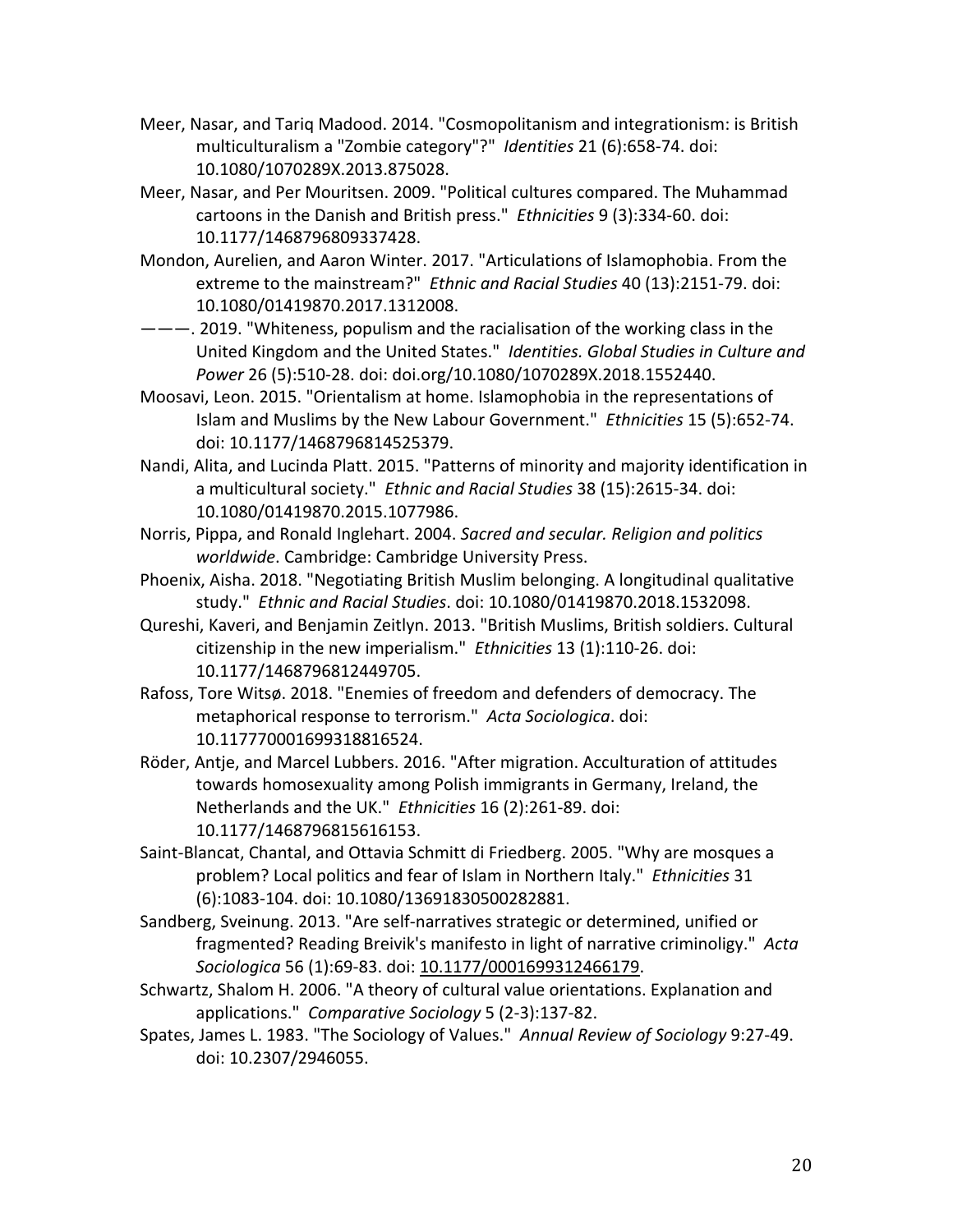Stefanova, Boyka. 2009. "Ethnic nationalism, social structure, and political agency. Explaining electoral support for the radical right in Bulgaria." *Ethnic and Racial Studies* 32 (9):1534-56. doi: 10.1080/01419870802541754.

Stokke, Christian, and Lena Lybæk. 2018. "Combining intercultural dialogue and critical multiculturalism." *Ethnicities* 18 (1):70-85. doi: 10.1177/1468796816674504.

Swidler, Ann. 1986. "Culture in action. Symbols and strategies." *American Sociological Review* 51 (2):273-86.

Tekdemir, Omer. 2018. "The social construction of 'many Kurdishnesses'. Mapping subidentities of 'EU-ising' Kurdish politics." *Ethnicities*. doi: 10.1177/1468796818786320.

Thomsen, Jens Peter Frølund, and Arzoo Rafiqi. 2018. "Intergroup contact and its rightwing ideological constraint." *Journal of Ethnic and Migraiton Studies*. doi: 10.1080/1369183X.2018.1493915.

Thorbjørnsrud, Kjersti, and Tine Ustad Figenschou. 2018. "Consensus and dissent after terror. Editorial policies in times of crisis." *Journalism - Theory, Practice, Criticism* 19 (3):333-48. doi: 10.1177/1464884916657519

Triandafyllidou, Anna, and Ruby Gropas. 2009. "Constructing difference. The mosque debates in Greece." *Journal of Ethnic and Migration Studies* 35 (6):957-75. doi: 10.1080/13691830902957734.

Vertovec, Steven. 2011. "The cultural politics of nation and migration." *Annual Review of Anthropology* 40 (1):241-56. doi: doi:10.1146/annurev-anthro-081309- 145837.

Vertovec, Steven, and Susanne Wessendorf. 2010. *The multiculturalism backlash. European discourses, policies and practices*. London: Routledge.

Wessler, Hartmut, Eike Mark Rinke, and Charlotte Löb. 2016. "Should we be *Charlie*? A deliberative take on religion and secularism in mediated public spheres." *Journal of Communication* 66 (2):314-27. doi: 10.1111/jcom.12213.

Wiggen, Mette. 2012. "Rethinking Anti-Immigration Rhetoric after the Oslo and Utøya Terror Attacks." *New Political Science* 34 (4):585-604. doi: 10.1080/07393148.2012.729744.

Williams, Nathalie E., Arland Thornton, and Linda C. Young-DeMarco. 2014. "Migrants' values and beliefs. How are they different and how do they change?" *Journal of Ethnic and Migration Studies* 40 (5):796-813. doi: 10.1080/1369183X.2013.830501.

Wuthnow, Robert. 2008. "The Sociological Study of Values." *Sociological Forum* 23 (2):333-43. doi: 10.2307/20110269.

 $\mathbf{r}$  See Online Appendix 1 for an overview of the full literature review. The review shows a wide range in using "values" as a term or a concept. The articles where